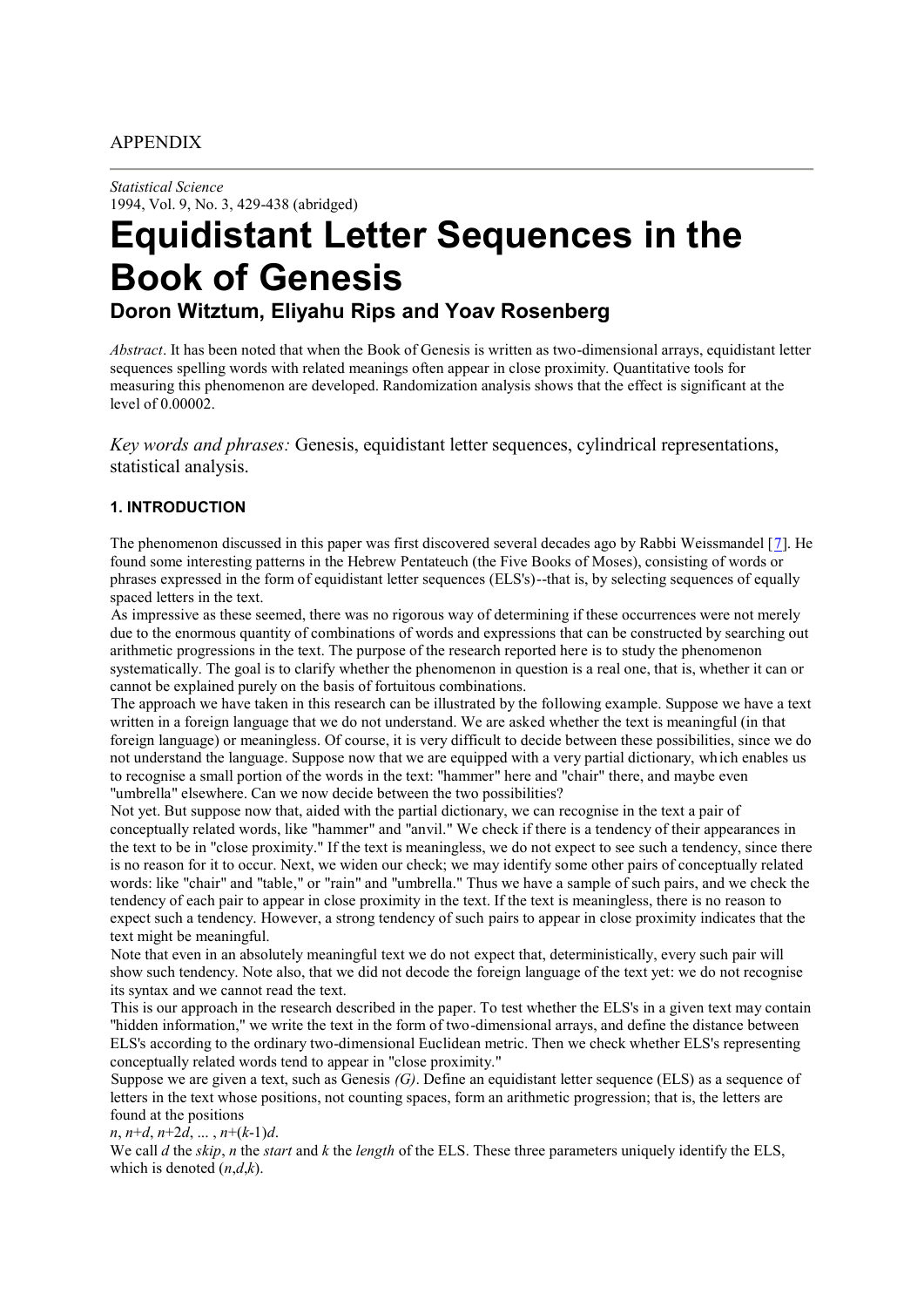Let us write the text as a two-dimensional array--that is, on a single large page--with rows of equal length, except perhaps for the last row. Usually, then, an ELS appears as a set of points on a straight line. The exceptional cases are those where the ELS "crosses" one of the vertical edges of the array and reappears on the opposite edge. To include these cases in our framework, we may think of the two vertical edges of the array as pasted together, with the end of the first line pasted to the beginning of the second, the end of the second to the beginning of the third and so on. We thus get a cylinder on which the text spirals down in one long line.

It has been noted that when Genesis is written in this way, ELS's spelling out words with related meanings often appear in close proximity. In Figure 1 we see the example of 'patish-ùéèô' (hammer) and 'sadan-ðãñ' (anvil); in Figure 2, 'Zidkiyahu-åäé÷ãö' (Zedekia) and 'Matanya-äéðúî' (Matanya), which was the original name of King Zedekia (Kings II, 24:17). In Figure 3 we see yet another example of 'hachanuka-äëåðçä' (the Chanuka) and 'chashmonaee -éàðåîùç' (Hasmonean), recalling that the Hasmoneans were the priestly family that led the revolt against the Syrians whose successful conclusion the Chanuka feast celebrates.

Indeed, ELS's for short words, like those for 'patish-ùéèô' (hammer) and 'sadan-ðãñ' (anvil), may be expected on general probability grounds to appear close to each other quite often, in any text. In Genesis, though, the phenomenon persists when one confines attention to the more "noteworthy" ELS's, that is, those in which the skip |*d*| is *minimal* over the whole text or over large parts of it. Thus for 'patish-ùéèô' (hammer), there is no ELS with a smaller skip than that of Figure 1 in all of Genesis; for 'sadan-ðãñ' (anvil), there is none in a section of text comprising 71% of *G*; the other four words are minimal over the whole text of *G*. On the face of it, it is not clear whether or not this can be attributed to chance. Here we develop a method for testing the significance of the phenomenon according to accepted statistical principles. After making certain choices of words to compare and ways to measure proximity, we perform a randomization test and obtain a very small *p*-value, that is, we find the results highly statistically significant.

| 'n                      | ١      | n      | h  | R         | ٦                       | ٦                                      | Đ  | ١ | ĸ  | ņ  | ĸ                      | ٦  |    |                                  |
|-------------------------|--------|--------|----|-----------|-------------------------|----------------------------------------|----|---|----|----|------------------------|----|----|----------------------------------|
| n                       | y      | Þ      | 5  | b         | ٦                       | ŋ                                      | ٦  | Þ | Þ  | 5  | ð                      | ĸ  |    |                                  |
| h                       | 5      |        | y  |           | Ø,                      |                                        |    | R |    | b  | 5                      |    | ١  |                                  |
| h                       | 'n     | ק      | 'n | ٦         | о                       | P                                      | ٦  | Ľ | a. |    | ı                      | R  |    |                                  |
| n                       | У      | Þ      | ø  | ٦         | v                       | ĸ                                      | Ē  | p | у  |    |                        |    | ĸ  |                                  |
| Þ                       | v      | þ      | ņ  | R         | ñ                       | n                                      | ÿ  | ľ | ١  |    | Ĵ<br>ć                 |    | 5  |                                  |
| ١                       | ŋ.     | 5      | ĸ  | ิซ        | 'n                      | ĸ                                      | Ĕ, | у | ٦  |    | Ŧ<br>b                 |    | P  |                                  |
| ć                       | ٦      | T      | Þ  | Y.        | ă                       | ٦                                      | ð  | V | ٦  |    |                        |    | b  |                                  |
| ١                       | ב      | p      | y  | ,         | 5                       | p                                      | ş. | ٦ | Ø  |    |                        |    | ļ. |                                  |
| R                       | ١      | Þ      | Ť. | þ         | Ò                       | ł,                                     | a  | 5 | ĸ  |    | ٦                      | D  | 5  |                                  |
| Þ                       | 'n     | л      | 5  | ĸ         | ï                       | ゥ                                      | ٦  | ď | ĸ  |    |                        |    | ï  |                                  |
| ١                       | h      | R      | ٦  | Þ         | Þ                       | Ş                                      | Ø  | ā | þ  |    |                        | ١  | C  |                                  |
| K                       | ă      | ø      | R  | ħ         | ١                       | h                                      | Þ  |   | ø  | n  | ħ                      |    | þ  |                                  |
| $\overline{\mathbf{1}}$ | R      | ב      | þ  | y         | ٦                       | д                                      | Þ  |   | ۲  | h  |                        |    | Þ  |                                  |
| 5                       | ١      | ð      | þ  | ø         | Y                       | ٦                                      | 13 |   | h  | ゥ  |                        | ø  | 5  |                                  |
| ٦                       | E      | p      | y  | þ         | ٦                       | Þ                                      | E, |   | ١  | ŋ  | Ľ,                     | Þ  | ١  |                                  |
|                         | E      | Y.     | 5  |           |                         | ľ                                      | þ  | Þ | ħ  | 5  | K                      | ٦  | Y  |                                  |
| n                       |        |        | p  | iy R<br>N | $\overline{\mathbf{a}}$ | d                                      | ÿ  | R | ١  | ħ  | h                      | ă  | y  |                                  |
| Ľ<br>ÿ                  | O<br>þ | ٦<br>J | ב  | ý         | Þ                       | ゥ                                      | p  | Ć | ぅ  | 13 | þ                      | þ  | Đ  |                                  |
| 5                       | b      | ŋ.     | ĭ  | ٦         | J                       | Ę                                      | Þ  | y | þ  | E  | þ                      | ı  | h  |                                  |
| v                       | У      | ÿ      | ב  | 비         | ă                       | h,                                     | Ò  | Þ | ٦  | þ  | E                      |    | y  |                                  |
| 5                       | ĸ      | Þ      | 1  | E,        | h                       | ă                                      | ĸ  | ā | ă  | 'n | ١                      | Þ  | ņ  |                                  |
| ħ                       | b      | ١      | 5  | n         | ă                       | ħ                                      | 13 | ŧ | ゥ  | ٦  | þ                      | R, |    |                                  |
| Þ                       | ב      | 'n     | h  | ŋ         | ካ                       | þ                                      | ĸ  | 5 | Ø  |    | $\widehat{\mathbf{R}}$ |    | ì  |                                  |
| ÿ                       | ٦      | Þ      | ٦  | T         | ō                       | ١                                      | ă  | b | ¥  | þ  | Ī                      | þ  | Z  |                                  |
| ¥                       | ٦      | n      | ĸ  | Þ         | ä                       | ð                                      | ÿ, | N | Đ  | ģ  |                        | ħ  | þ  |                                  |
| Ø                       | ₹      | ٦      | ١  | þ         | ٦                       | À                                      | a  | ħ | Ķ  | y  |                        | Þ  | þ  |                                  |
| n                       | ı      | n      | h  | 5         | ı                       | ×                                      | ŋ  |   | Я  |    | þ                      | h  | E  |                                  |
| P                       | P      | ١      | ٦  | h,        | ĸ                       | ð                                      | n  | ٦ | 3  |    | ב                      | y  | ť  |                                  |
| ĭ                       | ٠      | h      | ĸ  | Þ         | R                       | ١                                      | h  | ß |    | 'n | ĭ                      | b  | ,  |                                  |
| I,                      | Þ      | ٦      | ٦  | ħ         | þ                       | R                                      | ቧ  | þ |    | R  | ņ                      | þ  | ĭ  |                                  |
| ĸ                       | ¥      | ß      | K  | 5         | ١                       | ŋ                                      | Ø  |   | h  | ٦  | Ŧ,                     | n  | ı  | 医病毒性贫血病 计数字 医多种发热器医神经反应 经利用的 医动脉 |
| h                       | 5      | X      | ā  | h         | <sup>5</sup>            |                                        | ĸ  |   | ð  | ٦  | n                      | ĸ  | ¥  |                                  |
| ÿ                       | ٦      | v      | ĸ  | ١         | 1                       | <b>v</b><br>n<br>$\breve{\phantom{0}}$ |    | ĸ | ¥  | þ  | ٦                      | h  | ĸ  |                                  |
|                         |        |        |    |           | ż                       |                                        | 5  |   |    |    |                        |    | ı  |                                  |

#### **2. OUTLINE OF THE PROCEDURE**

In this section we describe the test in outline. In the Appendix, sufficient details are provided to enable the reader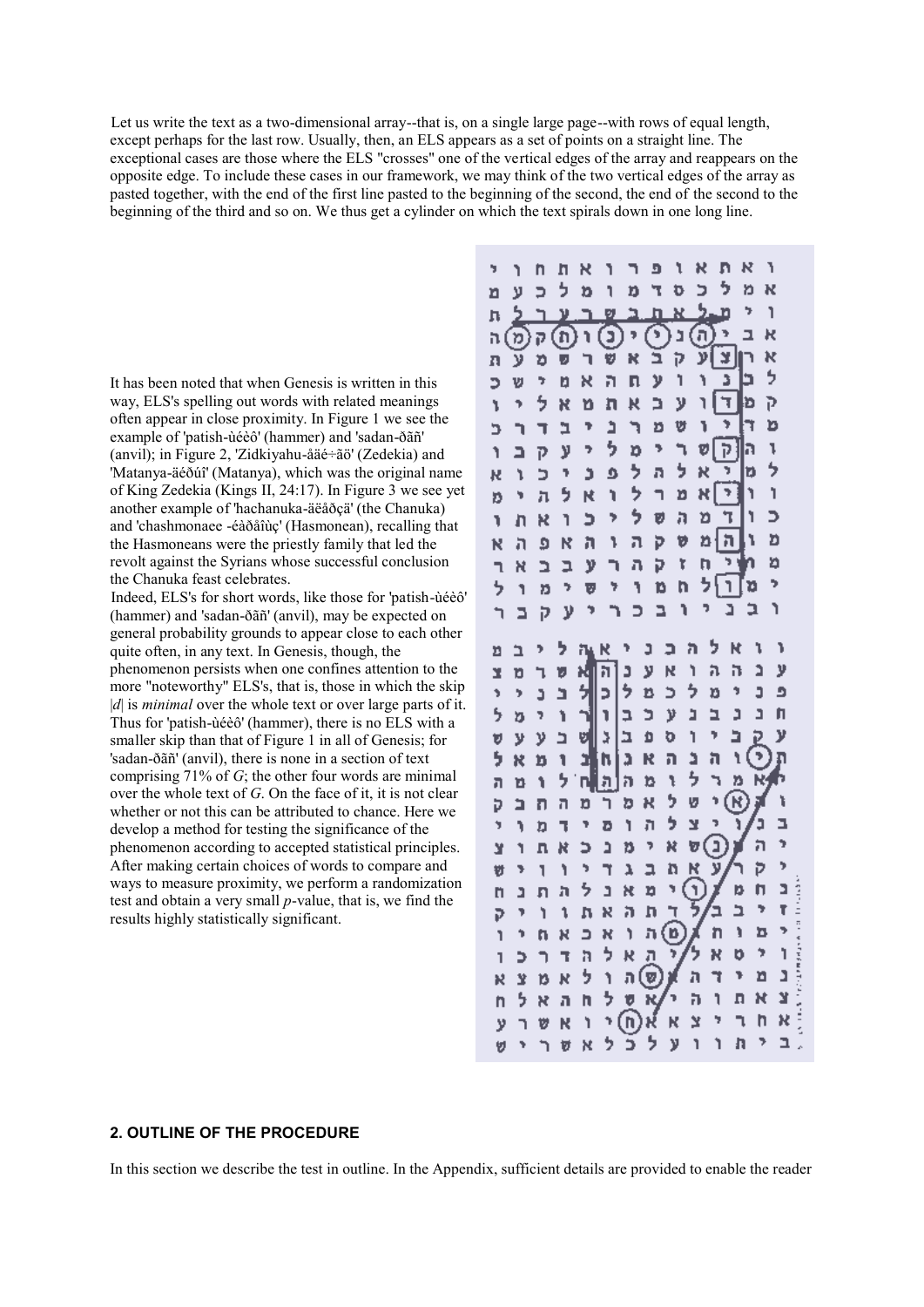to repeat the computations precisely, and so to verify their correctness. The authors will provide, upon request, at cost, diskettes containing the program used and the texts  $G$ ,  $I$ ,  $R$ ,  $T$ ,  $U$ ,  $V$  and  $W$  (see Section 3).

We test the significance of the phenomenon on samples of pairs of related words (such as hammer-anvil and Zedekia-Matanya). To do this we must do the following:

(i) define the notion of "distance" between any two words, so as to lend meaning to the idea of words in "close proximity";

(ii) define statistics that express how close, "on the whole," the words making up the sample pairs are to each other (some kind of average over the whole sample);

(iii) choose a sample of pairs of related words on which to run the test;

.

(iv) determine whether the statistics defined in (ii) are "unusually small" for the chosen sample.

Task (i) has several components. First, we must define the notion of "distance" between two given ELS's in a given array; for this we use a convenient variant of the ordinary Euclidean distance. Second, there are many ways of writing a text as a two-dimensional array, depending on the row length; we must select one or more of these arrays and somehow amalgamate the results (of course, the selection and/or amalgamation must be carried out according to clearly stated, systematic rules). Third, a given word may occur many times as an ELS in a text; here again, a selection and amalgamation process is called for. Fourth, we must correct for factors such as word length and composition. All this is done in detail in Sections A.1 and A.2 of the Appendix.

We stress that our definition of distance is not unique. Although there are certain general principles (like minimizing the skip *d*) some of the details can be carried out in other ways. We feel that varying these details is unlikely to affect the results substantially. Be that as it may, we chose one particular definition, and have, throughout, used *only* it, that is, the function  $c(w, w')$  described in Section A.2 of the Appendix had been defined before any sample was chosen, and it underwent no changes. [Similar remarks apply to choices made in carrying out task (ii).]

Next, we have task (ii), measuring the overall proximity of pairs of words in the sample as a whole. For this, we used two different statistics  $P_1$  and  $P_2$ , which are defined and motivated in the Appendix (Section A.5). Intuitively, each measures overall proximity in a different way. In each case, a small value of  $P_i$  indicates that the words in the sample pairs are, on the whole, close to each other. No other statistics were *ever* calculated for the first, second or indeed any sample.

In task (iii), identifying an appropriate sample of word pairs, we strove for uniformity and objectivity with regard to the choice of pairs and to the relation between their elements. Accordingly, our sample was built from a list of personalities (*p*) and the dates (Hebrew day and month) (*p*') of their death or birth. The personalities were taken from the *Encyclopedia of Great Men in Israel* [5].

At first, the criterion for inclusion of a personality in the sample was simply that his entry contain at least three columns of text and that a date of birth or death be specified. This yielded 34 personalities (the *first list*--Table 1). In order to avoid any conceivable appearance of having fitted the tests to the data, it was later decided to use a fresh sample, without changing anything else. This was done by considering all personalities whose entries contain between 1.5 and 3 columns of text in the *Encyclopedia*; it yielded 32 personalities (the *second list*--Table 2). The significance test was carried out on the second sample only.

Note that personality-date pairs  $(p, p')$  are not word pairs. The personalities each have several appellations, there are variations in spelling and there are different ways of designating dates. Thus each personality-date pair (*p*,*p*') corresponds to several word pairs  $(w, w')$ . The precise method used to generate a sample of word pairs from a list of personalities is explained in the Appendix (Section A.3).

The measures of proximity of word pairs  $(w, w')$  result in statistics  $P_1$  and  $P_2$ . As explained in the Appendix (Section A.5), we also used a variant of this method, which generates a smaller sample of word pairs from the same list of personalities. We denote the statistics  $P_1$  and  $P_2$ , when applied to this smaller sample, by  $P_3$  and  $P_4$ 

Finally, we come to task (iv), the significance test itself. It is so simple and straightforward that we describe it in full immediately.

The second list contains of 32 personalities. For each of the 32! permutations  $\pi$  of these personalities, we define the statistic  $P_1^{\pi}$  obtained by permuting the personalities in accordance with  $\pi$ , so that Personality *i* is matched with the dates of Personality  $\pi(i)$ . The 32! numbers  $P_1^{\pi}$  are ordered, with possible ties, according to the usual order of the real numbers. If the phenomenon under study were due to chance, it would be just as likely that *P*<sup>1</sup> occupies any one of the 32! places in this order as any other. Similarly for  $P_2$ ,  $P_3$  and  $P_4$ . This is our null hypothesis.

To calculate significance levels, we chose 999,999 random permutations  $\pi$  of the 32 personalities; the precise way in which this was done is explained in the Appendix (Section A.6). Each of these permutations  $\pi$  determines a statistic  $P_1^{\pi}$ ; together with  $P_1$ , we have thus 1,000,000 numbers. Define the *rank order* of  $P_1$  among these 1,000,000 numbers as the number of  $P_1^{\pi}$  not exceeding  $P_1$ ; if  $P_1$  is tied with other  $P_1^{\pi}$ , half of these others are considered to "exceed"  $P_1$ . Let  $\rho_1$  be the rank order of  $P_1$ , divided by 1,000,000; under the null hypothesis,  $\rho_1$  is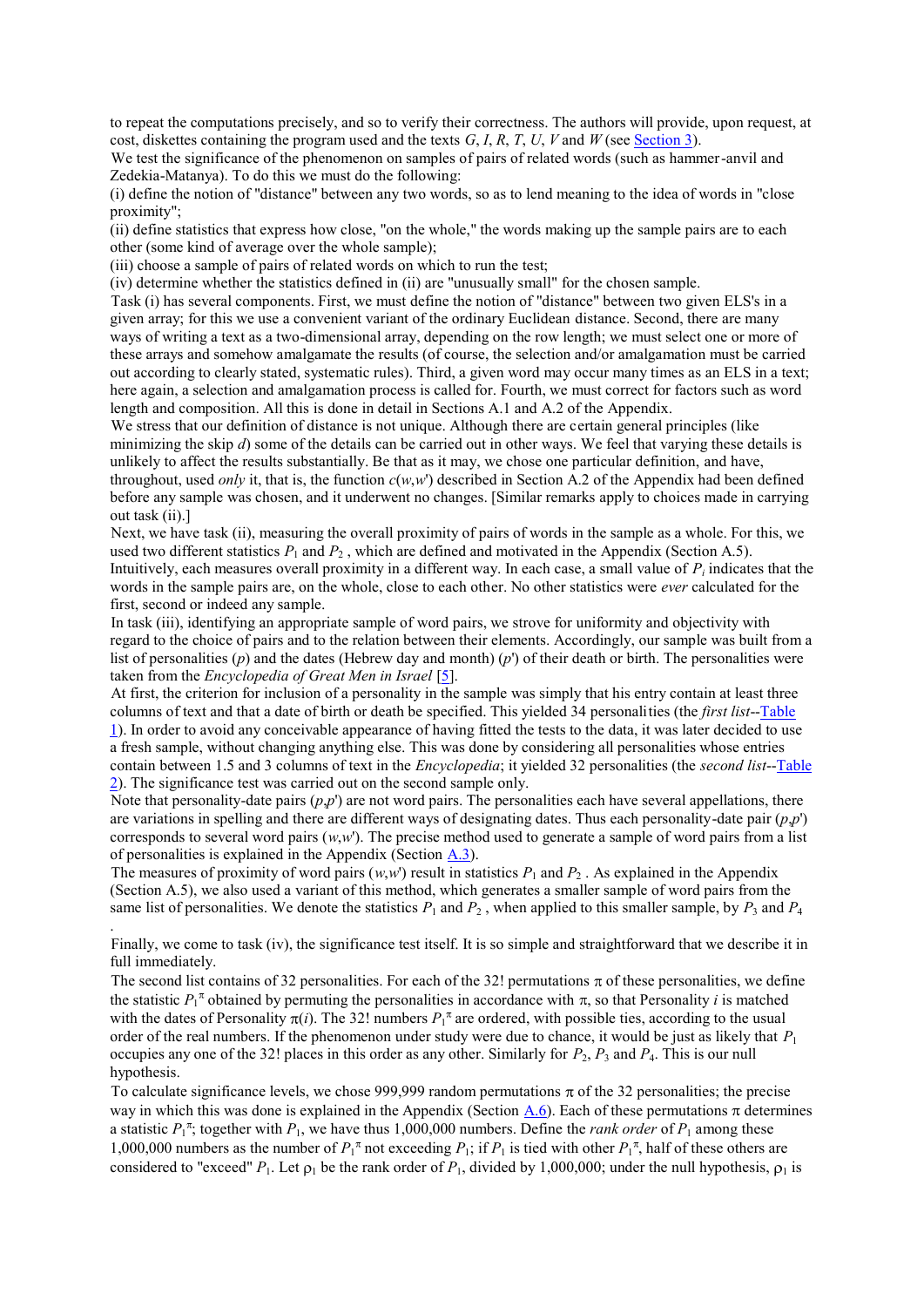the probability that  $P_1$  would rank as low as it does. Define  $\rho_2$ ,  $\rho_3$  and  $\rho_4$  similarly (using the same 999,999 permutations in each case).

After calculating the probabilities  $\rho_1$  through  $\rho_4$ , we must make an overall decision to accept or reject the research hypothesis. In doing this, we should avoid selecting favorable evidence only. For example, suppose that  $\beta_3 = 0.01$ , the other  $\beta_i$  being higher. There is then the temptation to consider  $\beta_3$  only, and so to reject the null hypothesis at the level of 0.01. But this would be a mistake; with enough sufficiently diverse statistics, it is quite likely that just by chance, some one of them will be low. The correct question is, "Under the null hypothesis, what is the probability that at least one of the four  $\rho_i$  would be less than or equal to 0.01?" Thus denoting the event " $\rho_i \leq 0.01$ " by  $E_i$ , we must find the probability not of  $E_3$ , but of " $E_1$  or  $E_2$  or  $E_3$  or  $E_4$ ." If the  $E_i$  were mutually exclusive, this probability would be 0.04; overlaps only decrease the total probability, so that it is in any case less than or equal to 0.04. Thus we can reject the null hypothesis at the level of 0.04, but not 0.01. More generally, for any given  $\delta$ , the probability that at least one of the four numbers  $\rho_i$  is less than or equal to is at most  $4 \delta$ . This is known as the Bonferroni inequality. Thus the overall significance level (or *p*-value), using all four statistics, is  $\rho_0 := 4 \min \rho_i$ .

Up to Section 1 Up to Section 2 Down to Appendix

#### **3. RESULTS AND CONCLUSIONS**

In Table 3, we list the rank order of each of the four  $P_i$  among the 1,000,000 corresponding  $P_i^{\pi}$ . Thus the entry 4 for  $P_4$  means that for precisely 3 out of the 999,999 random permutations  $\pi$ , the statistic  $P_4^{\pi}$  was smaller than  $P_4$ (none was equal). It follows that min  $\rho_i = 0.000004$  so  $\rho_0 = 4$  min  $\rho_i = 0.000016$ . The same calculations, using the same 999,999 random permutations, were performed for control texts. Our first control text, *R*, was obtained by permuting the letters of *G* randomly (for details, see Section A.6 of the Appendix). After an earlier version of this paper was distributed, one of the readers, a prominent scientist, suggested to use as a control text Tolstoy's *War and Peace*. So we used text *T* consisting of the initial segment of the Hebrew translation of Tolstoy's *War and Peace* [6]--of the same length of *G*. Then we were asked by a referee to perform a control experiment on some early Hebrew text. He also suggested to use randomization on words in two forms: on the whole text and within each verse. In accordance, we checked texts *I*, *U* and *W*: text *I* is the Book of Isaiah [2]; *W* was obtained by permuting the words of *G* randomly; *U* was obtained from *G* by permuting randomly words within each verse. In addition, we produced also text *V* by permuting the verses of *G* randomly. (For details, see Section A.6 of the Appendix.) Table 3 gives the results of these calculations, too. In the case of  $I$ , min  $\rho_i$  is approximately 0.900; in the case of *R* it is 0.365; in the case of *T* it is 0.277; in the case of *U* it is 0.276; in the case of *V* it is 0.212; and in the case of *W* it is 0.516. So in five cases  $\rho_0 = 4$  min  $\rho_i$  exceeds 1, and in the remaining case  $\rho_0 =$ 0.847; that is, the result is totally nonsignificant, as one would expect for control texts.

| We conclude that the proximity of ELS's with related meanings in the Book of Genesis is not due to chance. |  |  |  |
|------------------------------------------------------------------------------------------------------------|--|--|--|
|------------------------------------------------------------------------------------------------------------|--|--|--|

TABLE 3

|                | Rank order of $P_i$ among one million $P_i^{\pi}$ |                                 |       |       |  |  |  |  |
|----------------|---------------------------------------------------|---------------------------------|-------|-------|--|--|--|--|
|                | $P_{1}$                                           | P <sub>2</sub>                  | $P_3$ | $P_4$ |  |  |  |  |
| G              | 453                                               | 5                               | 570   | 4     |  |  |  |  |
| $\overline{R}$ | 619,140 681,451 364,859 573,861                   |                                 |       |       |  |  |  |  |
| $\tau$         | 748,183 363,481 580,307 277,103                   |                                 |       |       |  |  |  |  |
| $\overline{I}$ |                                                   | 899,830 932,868 929,840 946,261 |       |       |  |  |  |  |
| W              | 883,770 516,098 900,642 630,269                   |                                 |       |       |  |  |  |  |
| U              | 321,071 275,741 488,949 491,116                   |                                 |       |       |  |  |  |  |
| V              |                                                   | 211,777 519,115 410,746 591,503 |       |       |  |  |  |  |

#### **APPENDIX: DETAILS OF THE PROCEDURE**

In this Appendix we describe the procedure in sufficient detail to enable the reader to repeat the computations precisely. Some motivation for the various definitions is also provided.

In Section A.1, a "raw" measure of distance between words is defined. Section A.2 explains how we normalize this raw measure to correct for factors like the length of a word and its composition (the relative frequency of the letters occurring in it). Section A.3 provides the list of personalities *p* with their dates *p*' and explains how the sample of word pairs (*w*, *w*') is constructed from this list. Section A.4 identifies the precise text of Genesis that we used. In Section A.5, we define and motivate the four summary statistics  $P_1$ ,  $P_2$ ,  $P_3$  and  $P_4$ . Finally, Section A.6 provides the details of the randomization.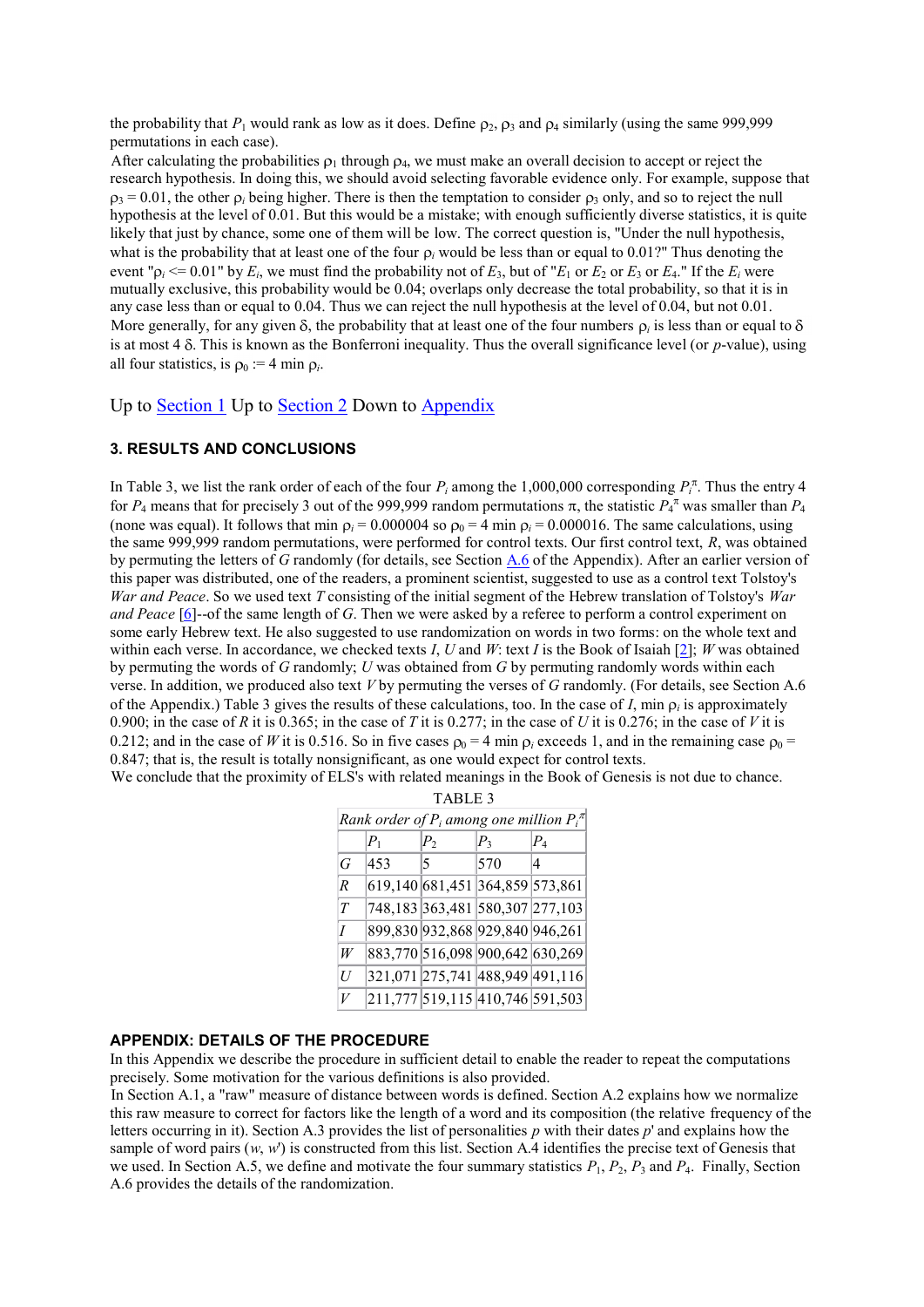Sections A.1 and A.3 are relatively technical; to gain an understanding of the process, it is perhaps best to read the other parts first.

## **A.1 The Distance between Words**

To define the "distance" between words, we must first define the distance between ELS's representing those words; before we can do that, we must define the distance between ELS's in a given array; and before we can do that, we must define the distance between individual letters in the array.

As indicated in Section 1, we think of an array as one long line that spirals down on a cylinder; its *row length h* is the number of vertical columns. To define the distance between two letters *x* and *x*', cut the cylinder along a vertical line between two columns. In the resulting plane each of *x* and *x*' has two integer coordinates, and we compute the distance between them as usual, using these coordinates. In general, there are two possible values for this distance, depending on the vertical line that was chosen for cutting the cylinder; if the two values are different, we use the smaller one.

Next, we define the distance between fixed ELS's *e* and *e*' in a fixed cylindrical array. Set

*f* := the distance between consecutive letters of *e*,

 $f$  := the distance between consecutive letters of  $e'$ ,

 $l :=$  the minimal distance between a letter of *e* and one of *e*',

and define  $\delta(e, e') := f^2 + f^2 + f^2$ . We call  $\delta(e, e')$  the *distance* between the ELS's *e* and *e'* in the given array; it is small if both fit into a relatively compact area. For example, in Figure 3 we have  $f = 1$ ,  $f = \sqrt{5}$ ,  $l = \sqrt{34}$  and  $\delta = 40$ .

Now there are many ways of writing Genesis as a cylindrical array, depending on the row length *h*. Denote by  $\delta_h$  (*e*, *e*') the distance  $\delta(e, e')$  in the array determined by *h*, and set  $\mu_h$  (*e*,  $e'$ ) :=  $1/\delta_h$  (*e*, *e'*); the larger  $\mu_h$  (*e*, *e'*) is, the more compact is the configuration consisting of *e* and *e*' in the array with row length *h*. Set  $e = (n,d,k)$  (recall that *d* is the skip) and  $e' = (n',d',k')$ . Of particular interest are the row lengths  $h = h_1, h_2, \dots$ , where *h*i is the integer nearest to  $|d|/i$ (1/2 is rounded up). Thus when  $h = h_1 = |d|$ , then *e* appears as a column of adjacent letters (as in Figure 1); and when  $h = h_2$ , then *e* appears either as a column that skip alternate rows (as in Figure 2) or as a straight line of knight's moves (as in Figure 3). In general, the arrays in which *e* appears relatively compactly are those with row length  $h_i$  with *i* "not too large." Define  $h_i$  analogously to  $h_i$ . The above discussion indicates that if there is an array in which the configuration  $(e,e')$  is unusually compact, it is likely to be among those whose row length is one of the first 10  $h_i$  or one of the first 10  $h_i$ <sup>'</sup>. (Here and in the sequel 10 is an arbitrarily selected "moderate" number.) So setting

$$
\sigma(e, e') := \sum_{i=1}^{10} \qquad \mu_h \quad (e, e') + \sum_{i=1}^{10} \qquad \mu_h \quad (e, e'),
$$

we conclude that  $\sigma$  (*e*, *e*') is a reasonable measure of the maximal "compactness" of the configuration  $(e, e')$  in any array. Equivalently, it is an inverse measure of the minimum distance between *e* and *e*'.

Next, given a word *w*, we look for the most "noteworthy" occurrence or occurrences of *w* as an ELS in *G*. For this, we chose those ELS's  $e = (n,d,k)$  with  $|d| \ge 2$  that spell out *w* for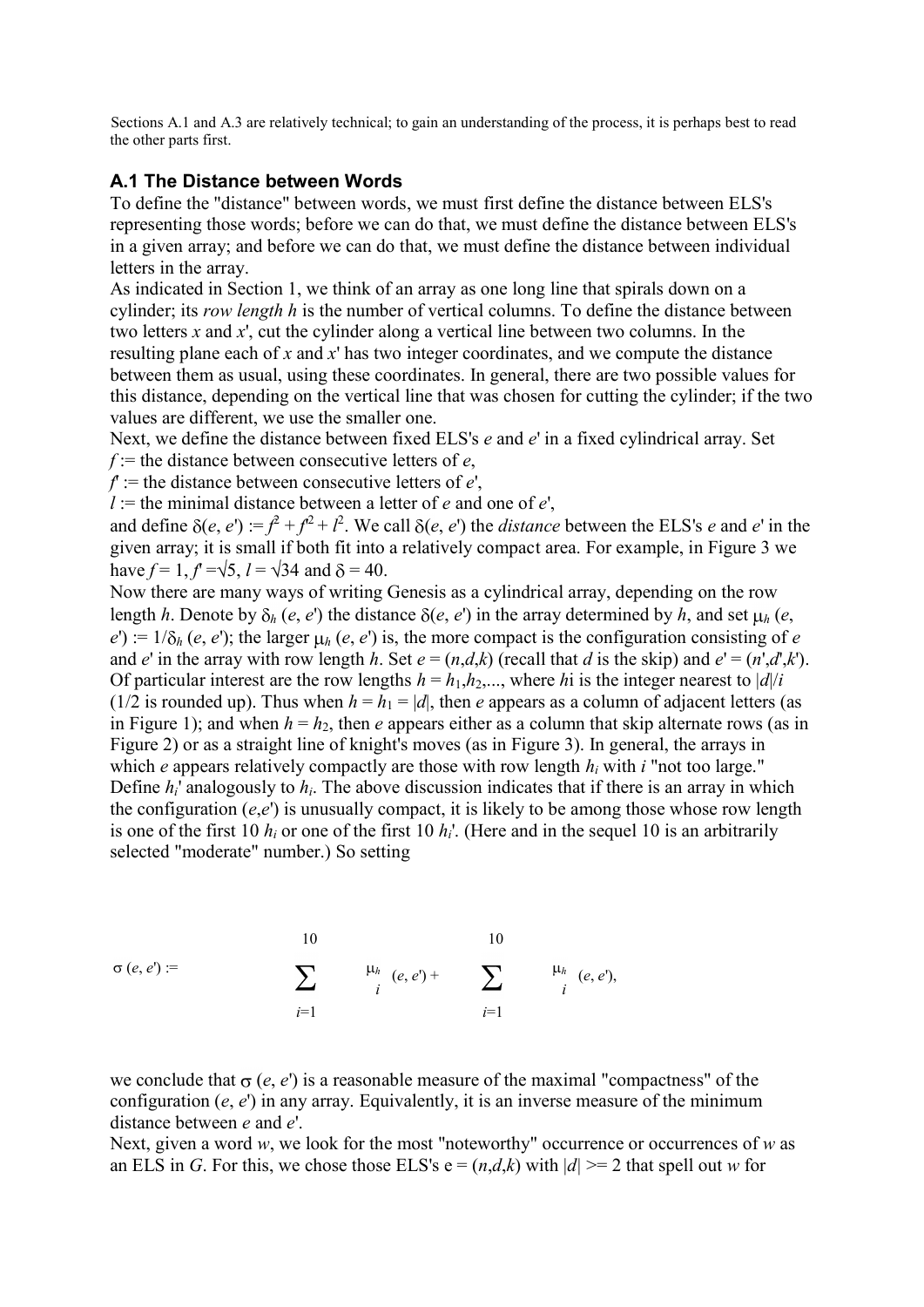which |*d*| is minimal over all of *G*, or at least over large portions of it. Specifically, define the *domain of minimality* of *e* as the maximal segment  $T_e$  of *G* that includes e and does not include any other

$$
\wedge \wedge \wedge \wedge
$$
  
ELS  $e = (n, d, k)$ 

for *w* with

 $\land$  $d < |d|$ .

If *e'* is an ELS for another word *w'*, then  $T_e \cap T_e$  is called the *domain of simultaneous minimality* of *e* and *e*'; the length of this domain, relative to the whole of *G*, is the "weight" we assign to the pair (*e*,*e*'). Thus we define  $\omega(e,e') := \lambda(e,e')/\lambda(G)$ , where  $\lambda(e,e')$  is the length of  $T_e \cap T_e$ , and  $\lambda(G)$  is the length of *G*. For any two words *w* and *w*', we set

 $\Omega(w, w') = \sum \omega(e, e') \sigma(e, e'),$ 

where the sum is over all ELS's *e* and *e*' spelling out *w* and *w*', respectively. Very roughly,  $\Omega$ (*w*, *w*') measures the maximum closeness of the more noteworthy appearances of *w* and *w*' as ELS's in Genesis--the closer they are, the larger is  $\Omega(w, w)$ .

When actually computing  $\Omega$  (*w*, *w*'), the sizes of the lists of ELS's for *w* and *w*' may be impractically large (especially for short words). It is clear from the definition of the domain of minimality that ELS's for *w* and *w*' with relatively large skips will contribute very little to the value of  $\Omega$  (*w*, *w*') due to their small weight. Hence, in order to cut the amount of computation we restrict beforehand the range of the skip  $|d| \leq D(w)$  for *w* so that the expected number of ELS's for *w* will be 10. This expected number equals the product of the relative frequencies (within Genesis) of the letters constituting *w* multiplied by the total number of all equidistant letter sequences with  $2 \le |d| \le D$ . [The latter is given by the formula  $(D-1)(2L-(k-1)(D+2))$ , where *L* is the length of the text and *k* is the number of letters in *w*.] The same restriction applies also to *w*' with a corresponding bound  $D(w)$ . Abusing our notation somewhat, we continue to denote this modified function by  $\Omega(w, w)$ .

## **A.2 The Corrected Distance**

In the previous section we defined a measure  $\Omega(w,w)$  of proximity between two words *w* and *w*' -- an inverse measure of the distance between them. We are, however, interested less in the absolute distance between two words than in whether this distance is larger or smaller than "expected." In this section, we define a "relative distance"  $c(w,w)$ , which is small when w is "unusually close" to *w*', and is 1, or almost 1, when *w* is "unusually far" from *w*'.

The idea is to use perturbations of the arithmetic progressions that define the notion of an ELS. Specifically, start by fixing a triple  $(x,y,z)$  of integers in the range  $\{-2,-1,0,1,2\}$ ; there are 125 such triples. Next, rather than looking for ordinary ELS's  $(n,d,k)$ , look for " $(x,y,z)$ perturbed ELS's"  $(n,d,k)$ <sup>(x,y,z)</sup>, obtained by taking the positions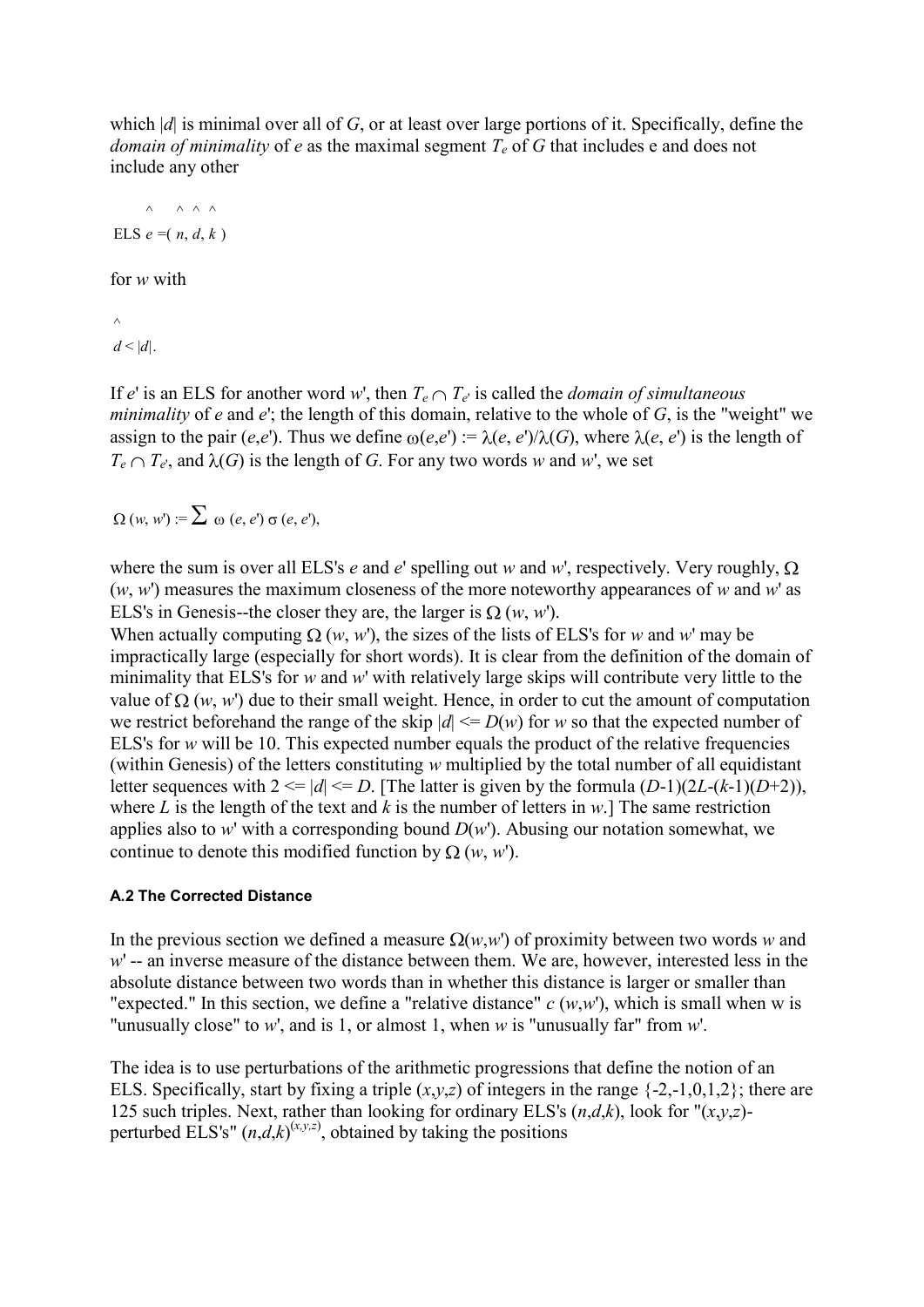$n, n+d,..., n+(k-4)d, n+(k-3)d+x, n+(k-2)d+x+y, n+(k-1)d+x+y+z,$ 

instead of the positions  $n, n+d, n+2d, ..., n+(k-1)d$ . Note that in a word of length  $k, k-2$ intervals could be perturbed. However, we preferred to perturb only the three last ones, for technical programming reasons.

The *distance* between two  $(x, y, z)$ -perturbed ELS's  $(n, d, k)$ <sup> $(x, y, z)$ </sup> and  $(n', d', k')$  $(x, y, z)$  is defined as the distance between the ordinary (unperturbed) ELS's (*n,d,k*) and (*n',d',k*').

We may now calculate the " $(x, y, z)$ -proximity" of two words *w* and *w*' in a manner exactly analogous to that used for calculating the "ordinary" proximity  $\Omega(w,w')$ . This yields 125 numbers  $\Omega^{(x,y,z)}(w,w')$ , of which  $\Omega(w,w') = \Omega^{(0,0,0)}(w,w')$  is one. We are interested in only some of these 125 numbers; namely, those corresponding to triples  $(x, y, z)$  for which there actually exist some  $(x, y, z)$ -perturbed ELS's in Genesis for *w*, and some for *w*' [the other  $\Omega^{(x,y,z)}$  $(w, w')$  vanish]. Denote by  $M(w, w')$  the set of all such triples, and by  $m(w, w')$  the number of its elements.

Suppose  $(0,0,0)$  is in *M* (*w*,*w*'), that is, both *w* and *w*' actually appear as ordinary ELS's (i.e., with  $x = y = z = 0$ ) in the text. Denote by  $v(w, w')$  the number of triples  $(x, y, z)$  in  $M(w, w')$  for which  $\Omega^{(x,y,z)}(w,w') \geq \Omega(w,w')$ . If *m*  $(w,w') \geq 10$  (again, 10 is an arbitrarily selected "moderate" number),

 $c(w, w') := v(w, w') / m(w, w')$ .

If  $(0,0,0)$  is not in *M* (*w,w*'), or if *m* (*w,w*') < 10 (in which case we consider the accuracy of the method as insufficient), we do not define *c* (*w,w*').

In words, the corrected distance  $c(w, w')$  is simply the rank order of the proximity  $\Omega(w, w')$ among all the "perturbed proximities"  $\Omega^{(x,y,z)}(w,w)$ ; we normalize it so that the maximum distance is 1. A large corrected distance means that ELS's representing *w* are far away from those representing *w*', on a scale determined by how far the *perturbed* ELS's for *w* are from those for *w*'.

## **A.3 The Sample of Word Pairs**

The reader is referred to Section 2, task (iii), for a general description of the two samples. As mentioned there, the significance test was carried out only for the second list, set forth in Table 2. Note that the personalities each may have several appelations (names), and there are different ways of designating dates. The sample of word pairs (*w*, *w*') was constructed by taking each name of each personality and pairing it with each designation of that personality's date. Thus when the dates are permuted, the total number of word pairs in the sample may (and usually will) vary.

We have used the following rules with regard to Hebrew spelling:

1. For words in Hebrew, we always chose what is called the *grammatical orthography*--"ktiv dikduki." See the entry "ktiv" in Even-Shoshan's dictionary [1].

2. Names and designations taken from the Pentateuch are spelled as in the original.

3. Yiddish is written using Hebrew letters; thus, there was no need to transliterate Yiddish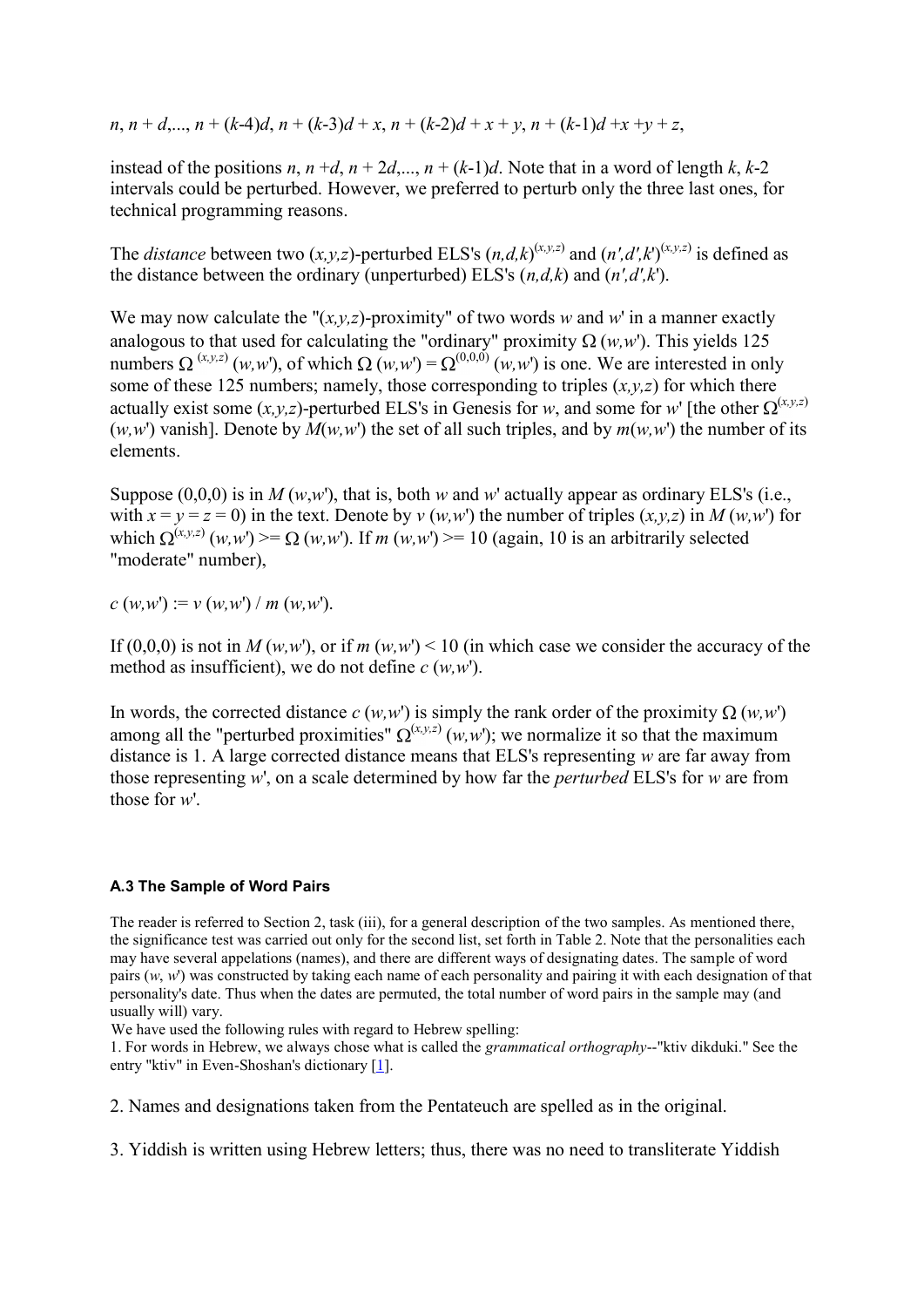names.

4. In transliterating foreign names into Hebrew, the letter "alef-à" is often used as a *mater lectionis*; for example, "Luzzatto" may be written "åèöåì" or "åèàöåì." In such cases we used both forms.

In designating dates, we used three fixed variations of the format of the Hebrew date. For example, for the 19th of Tishri, we used éøùú è'é, éøùú è'éá and éøùúá è'é. The 15th and 16th of any Hebrew month can be denoted as ä'é or å'è and å'é or æ'è, respectively. We used both alternatives.

The list of appellations for each personality was provided by Professor S. Z. Havlin, of the Department of Bibliography and Librarianship at Bar Ilan University, on the basis of a computer search of the "Responsa" database at that university.

Our method of rank ordering of ELS's based on  $(x, y, z)$ -perturbations requires that words have at least five letters to apply the perturbations. In addition, we found that for words with more than eight letters, the number of (*x*, *y*, *z*)-perturbed ELS's which actually exist for such words was too small to satisfy our criteria for applying the corrected distance. Thus the words in our list are restricted in length to the range 5-8. The resulting sample consists of 298 word pairs (see Table 2).

### **A.4 The Text**

We used the standard, generally accepted text of Genesis known as the *Textus Receptus*. One widely available edition is that of the Koren Publishing Company in Jerusalem. The Koren text is precisely the same as that used by us.

# **A.5 The Overall Proximity Measures** *P***1,** *P***2,** *P***<sup>3</sup> and** *P***<sup>4</sup>**

Let *N* be the number of word pairs  $(w, w')$  in the sample for which the corrected distance  $c(w, w')$ *w*') is defined (see Sections A.2 and A.3). Let *k* be the number of such word pairs (*w, w*') for which  $c(w, w') \leq 1/5$ . Define

$$
p_1 := \sum_{j=k}^{N} \left(\begin{array}{c} N \\ j \end{array}\right) \left(\begin{array}{c} 1 \\ \frac{1}{5} \end{array}\right) \left(\begin{array}{c} 4 \\ \frac{1}{5} \end{array}\right)
$$

To understand this definition, note that *if* the *c*(*w, w*') were independent random variables that are uniformly distributed over [0,1], *then*  $P_1$  would be the probability that at least  $k$  out of  $N$  of them are less than are equal to 0.2. However, we do *not* make or use any such assumptions about uniformity and independence. Thus  $P_1$ , though calibrated in probability terms, is simply an ordinal index that measures the number of word pairs in a given sample whose words are "pretty close" to each other [i.e.,  $c(w, w') \le 1/5$ ], taking into account the size of the whole sample. It enables us to compare the overall proximity of the word pairs in different samples; specifically, in the samples arising from the different permutations of the 32 personalities. The statistic  $P_1$  ignores all distances  $c(w, w)$  greater than 0.2, and gives equal weight to all distances less than 0.2. For a measure that is sensitive to the actual size of the distances, we calculate the product  $\prod c(w, w')$  over all word pairs  $(w, w')$  in the sample. We then define

$$
P_2 := F^N := \bigg(\Pi \ c(w, w')\bigg),
$$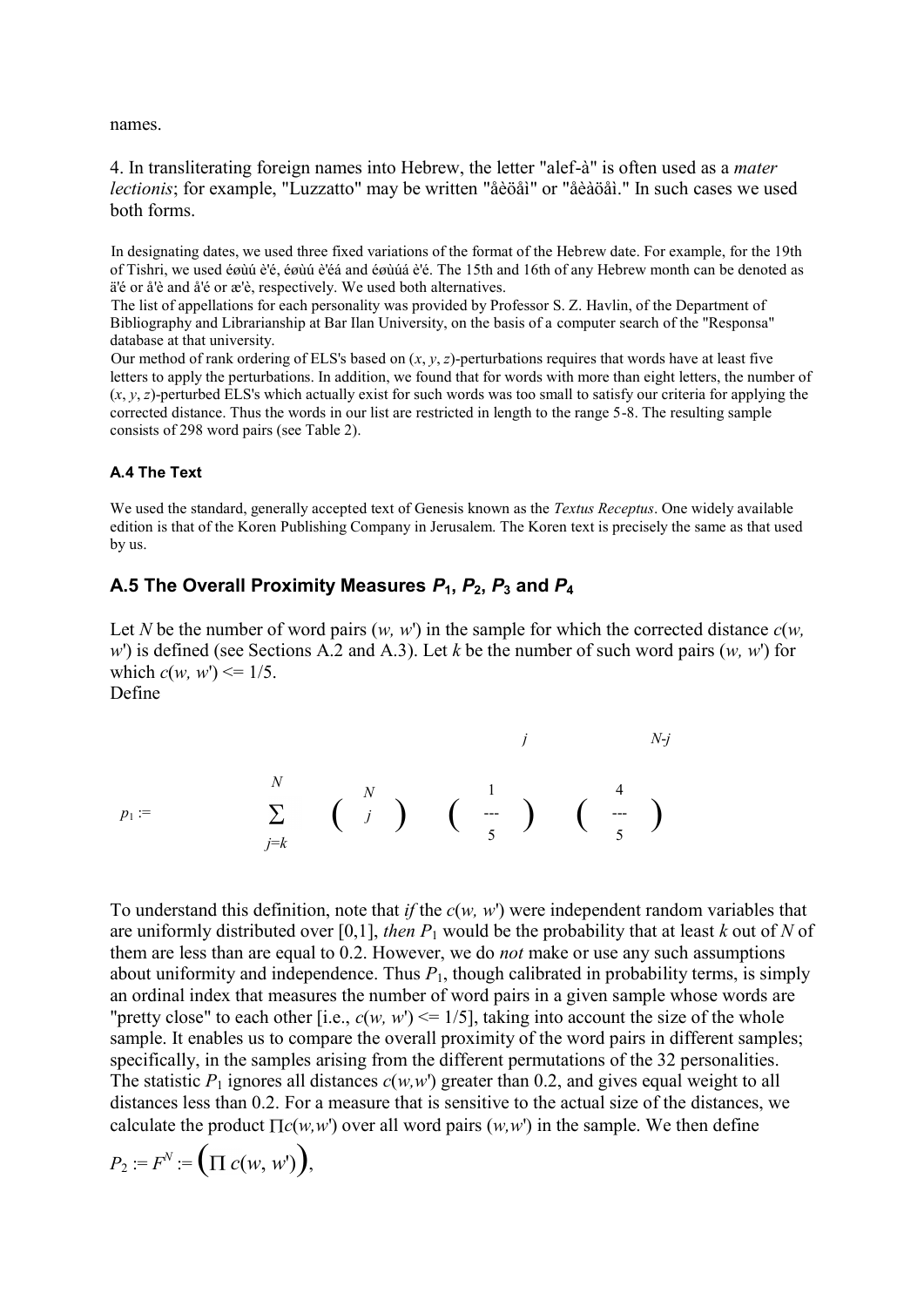with *N* as above, and

$$
F^{N}(X) := X
$$
\n
$$
\begin{pmatrix}\n1 - \ln X & \cdots & \cdots & (-\ln X)^{N-1} \\
+ & 2! & + \cdots & + & \cdots \\
& & & & (N-1)! & \cdots\n\end{pmatrix}.
$$
\n
$$
(2 \ln X)^{N-1}
$$

To understand this definition, note first that if  $x_1, x_2, \ldots, x_N$  are independent random variables that are uiformly distributed over [0,1], then the distribution of their product  $X := x_1 x_2 ... x_N$  is given by Prob( $\dot{X} \leq X_0$ ) =  $F^N(X_0)$ ; this follows from (3.5) in [3], since the -ln  $x_i$  are distributed exponentially, and  $-\ln X = \sum i (\ln x_i)$ . The intuition for  $P_2$  is then analogous to that for  $P_1$ : If the  $c(w, w')$  were independent random variables that are uniformly distributed over [0,1], *then*  $P_2$ would be the probability that the product  $\prod c(w, w')$  is as small as it is, or smaller. But as before, we do not use any such uniformity or independence assumptions. Like  $P_1$ , the statistic  $P_2$  is calibrated in probability terms; but rather than thinking of it as a probability, one should think of it simply as an ordinal index that enables us to compare the proximity of the words in word pairs arising from different permutations of the personalities.

We also used two other statistics,  $P_3$  and  $P_4$ . They are defined like  $P_1$  and  $P_2$ , except that for each personality, all appellations starting with the title "Rabbi" are omitted. The reason for considering  $P_3$  and  $P_4$  is that appellations starting with "Rabbi" often use only the given names of the personality in question. Certain given names are popular and often used (like "John" in English or "Avraham" in Hebrew); thus several different personalities were called Rabbi Avraham. If the phenomenon we are investigating is real, then allowing such appellations might have led to misleadingly low values for  $c(w, w)$  when  $\pi$  matches one "Rabbi Avraham" to the dates of another "Rabbi Avraham." This might have resulted in misleadingly low values  $P_1^{\pi}$  and  $P_2^{\pi}$  for the permuted samples, so in misleadingly low significance levels for  $P_1$  and  $P_2$  and so, conceivably, to an unjustified rejection of the research hypothesis. Note that this effect is "one-way"; it could not have led to unjustified acceptance of the research hypothesis, since under the null hypothesis the number of  $P_i^{\pi}$ exceeding  $P_i$  is in any case uniformly distributed. In fact, omitting appellations starting with "Rabbi" did not affect the results substantially (see Table 3); but we could not know this before perfoming the calculations.

An intuitive feel for the corrected distances (in the original, unpermuted samples) may be gained from Figure 4. Note that in both the first and second samples, the distribution for *R* looks quite random, whereas for *G* it is heavily concentrated near 0. It is this concentration that we quantify with the statistics  $P_i$ .

#### **A.6 The Randomizations**

The 999,999 random permutations of the 32 personalities were chosen in accordance with Algorithm *P* of Knuth [4], page 125. The pseudorandom generator required as input to this algorithm was that provided by Turbo-Pascal 5.0 of Borland Inter Inc. This, in turn, requires a seed consisting of 32 binary bits; that is, an integer with 32 digits when written to the base 2. To generate this seed, each of three prominent scientists was asked to provide such an integer, just before the calculation was carried out. The first of the three tossed a coin 32 times; the other two used the parities of the digits in widely separated blocks in the decimal expansion of  $\pi$ . The three resulting integers were added modulo  $2^{32}$ . The resulting seed was 01001 10000 10011 11100 00101 00111 11. The control text *R* was constructed by permuting the 78,064 letters of *G* with a single random permutation, generated as in the previous paragraph. In this case, the seed was picked arbitrarily to be the decimal integer 10 (i.e., the binary integer 1010). The control text *W* was constructed by permuting the words of *G* in exactly the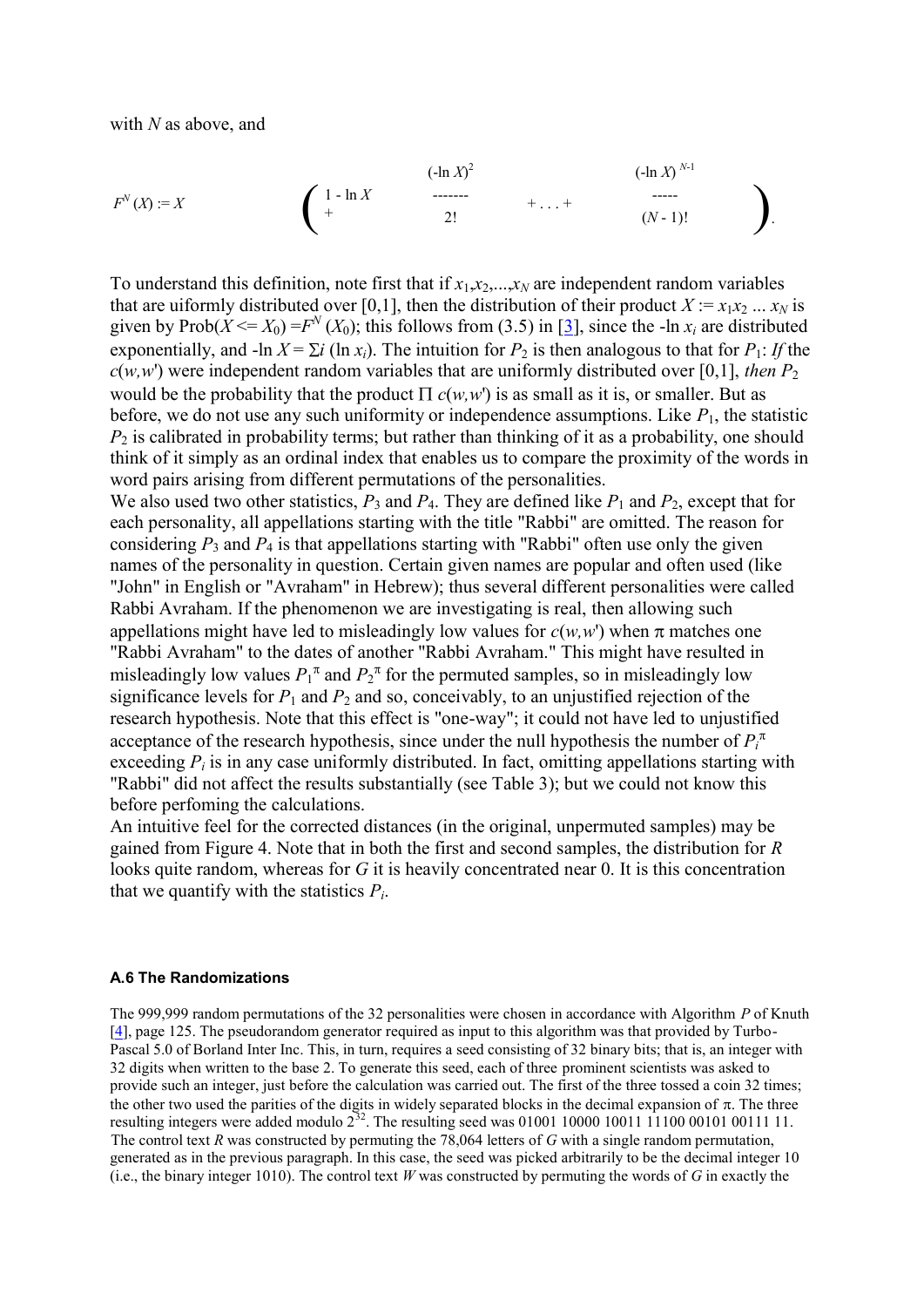same way and with the same seed, while leaving the letters within each word unpermuted. The control text *V* was constructed by permuting the verses of *G* in the same way and with the same seed, while leaving the letters within each verse unpermuted.

The control text *U* was constructed by permuting the words within each verse of *G* in the same way and with the same seed, while leaving unpermuted the letters within each word, as well as the verses. More precisely, the Algorithm *P* of Knuth [4] that we used requires *n* - 1 random numbers to produce a random permutation of *n* items. The pseudorandom generator of Borland that we used produces, for each seed, a long string of random numbers. Using the binary seed 1010, we produced such a long string. The first six numbers in this string were used to produce a random permutation of the seven words constituting the first verse of Genesis. The *next* 13 numbers (i.e., the 7th through the 19th random numbers in the string produced by Borland) were used to produce a random permutation of the 14 words constituting the second verse of Genesis, and so on.

### **REFERENCES**

[1] EVEN-SHOSHAN, A. (1989). *A New Dictionary of the Hebrew Language*. Kiriath Sefer, Jerusalem.

[2] FCAT (1986). The Book of Isaiah, file ISAIAH.MT. Facility for Computer Analysis of Texts (FCAT) and Tools for Septuagint Studies (CATSS), Univ. Pennsylvania, Philadelphia. (April 1986.)

[3] FELLER, W. (1966). *An Introduction to Probability Theory and Its Applications* **2**. Wiley, New York.

[4] KNUTH, D. E. (1969). *The Art of Computer Programming* **2**. Addison-Wesley, Reading, MA.

[5] MARGALIOTH, M., ed. (1961). *Encyclopedia of Great Men in Israel; a Bibliographical Dictionary of Jewish Sages and Scholars from the 9th to the End of the 18th Century* **1**-**4**. Joshua Chachik, Tel Aviv.

[6] TOLSTOY, L. N. (1953) *War and Peace*. Hebrew translation by L. Goldberg, Sifriat Poalim, Merhavia.

[7] WEISSMANDEL, H. M. D. (1958). *Torath Hemed*. Yeshivath Mt. Kisco, Mt. Kisco.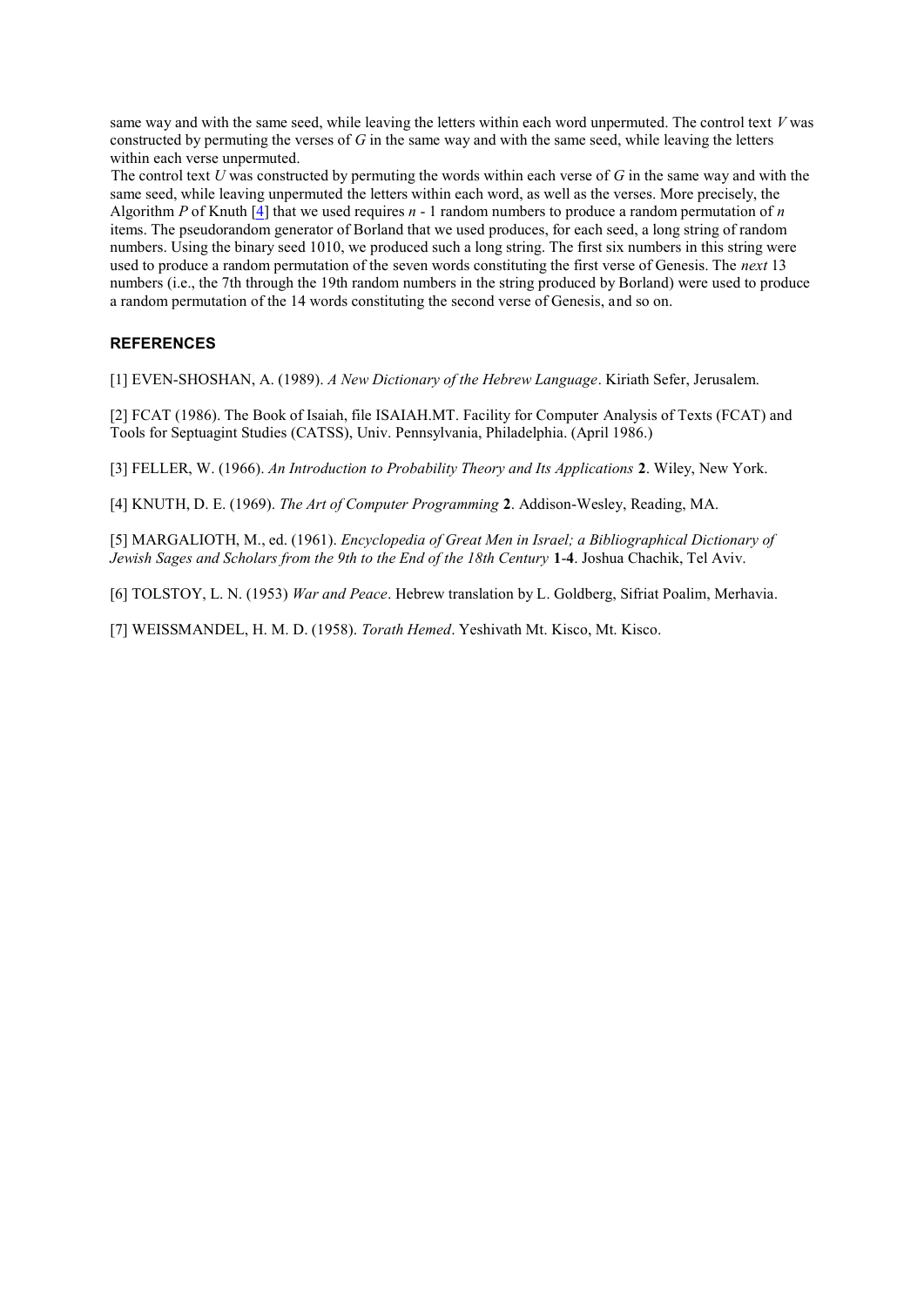# **EQUIDISTANT LETTER SEQUENCES IN THE BOOK OF GENESIS: II. THE RELATION TO THE TEXT**

### **Doron Witztum, Eliyahu Rips, and Yoav Rosenberg**

ABSTRACT. It has been noted that when the Book of Genesis is written as two-dimensional arrays, equidistant letter sequences spelling words often appear in close proximity with portions of the text which have related meaning. Quantitative tools for measuring this phenomenon are developed. Randomization analysis is done for three samples. For one of them the effect is significant at the level of .000000004.

*Key words and phrases.* Genesis, Equidistant letter sequences, Strings of letters, Cylindrical representations, Statistical analysis.

# **1. Introduction.**

There is an old Jewish tradition about a "hidden text" in the Hebrew Pentateuch (the Five Books of Moses), consisting of words or phrases expressed in the form of equidistant letter sequences (ELS's) -- that is by selecting sequences of equally spaced letters in the text. Since this tradition was passed orally, only few expressions that belong to the "hidden text" were preserved in writing (Rabbenu Bahya, 1492 and Cordovero, 1592); actually almost all the words and the syntax are unknown. Rabbi H.M.D. Weissmandel (Weissmandel, 1958) was the first to try to show the existence of such a "hidden text", by finding interesting patterns consisting of ELS's.

In a previous paper (Witztum *et al*, 1994), we developed a methodology for systematic and rigorous studies of the same nature; namely, for attempts to show objectively the existence of the"hidden text" in the Hebrew Pentaceuch. This methodology was applied to study the "hidden text" of the Book of Genesis.

The approach we have taken in our research can be illustrated by the following example. Suppose we have a text written in a foreign language that we do not understand. We are asked whether the text is meaningful (in that foreign language) or meaningless. Of course, it is very difficult to decide between these possibilities, since we do not understand the language. Suppose now that we are equipped with a very partial dictionary, which enables us to recognise a small portion of the words in the text: "hammer" here and "chair" there, and maybe even "umbrella" elsewhere. Can we now decide between the two possibilitities?

Not yet. But suppose now that, aided with the partial dictionary, we can recognise in the text a pair of conceptually related words, like "hammer" and "anvil". We check if there is a tendency of their appearances in the text to be in "close proximity". If the text is meaningless, we do not expect to see such a tendency, since there is no reason for it to occur. Next, we widen our check; we may identify some other pairs of conceptually related words: like "chair" and "table", or "rain" and "umbrella". Thus we have a sample of such pairs, and we check the tendency of each pair to appear in close proximity in the text. If the text is meaningless, there is no reason to expect such a tendency. However, a strong tendency of such pairs to appear in close proximity indicates that the text might be meaningful.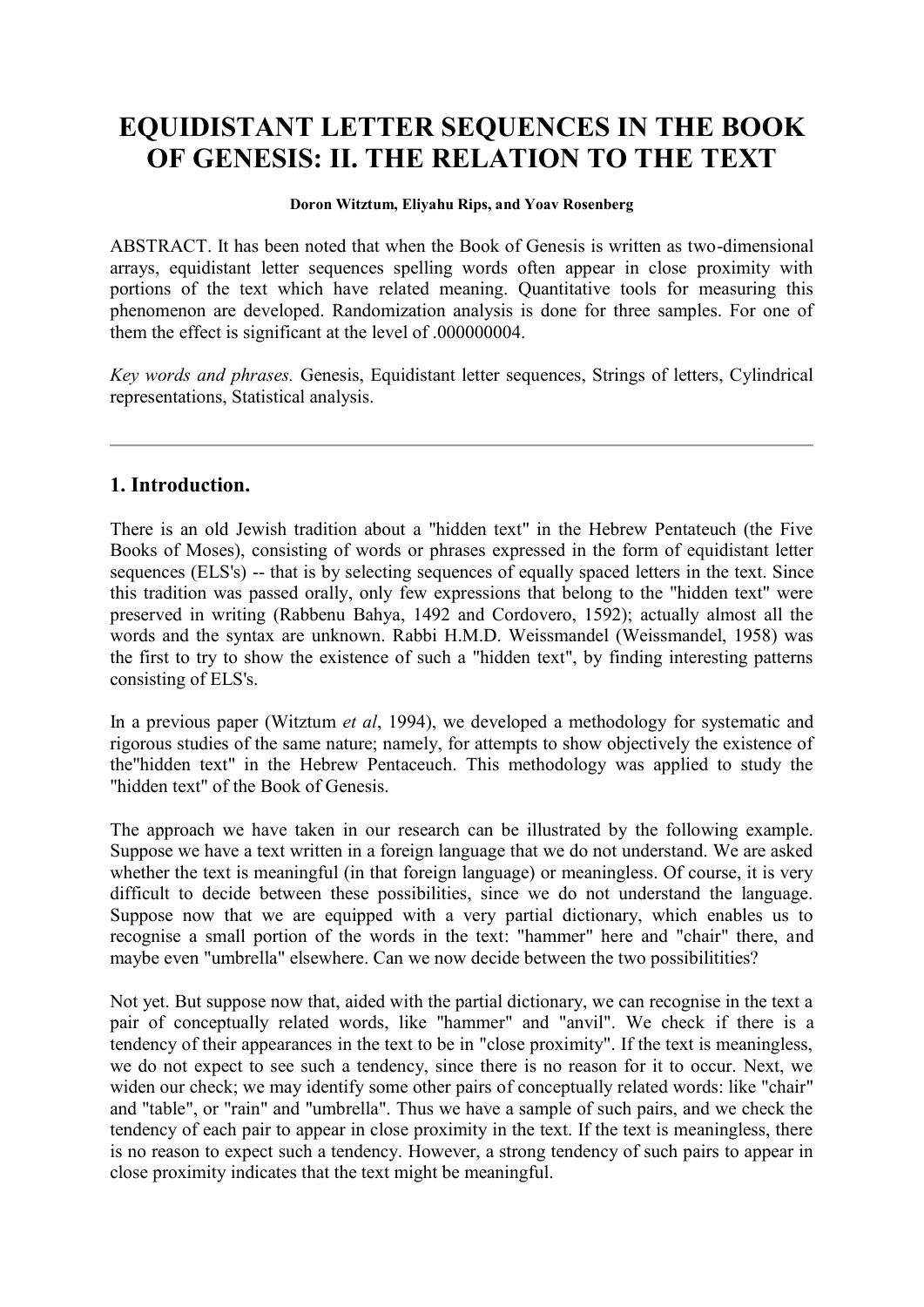Note that even in an absolutely meaningful text we do not expect that, deterministically, every such pair will show such tendency. Note also, that we did not decode the foreign language of the text yet: we do not recognise its syntax and we cannot read the text.

In our research we consider the set of all ELS's spelling out words or phrases in the language of the text. The approach described in this example suggests the two following lines of investigation:

A) A study of the mutual location of ELS's spelling out conceptually related words or expressions.

B) A study of the mutual location of ELS's spelling out words or expressions with conceptually related portions of the text.

Suppose we are given a text, such as Genesis (*G*). Define an *ELS* (equidistant letter sequence) as a sequence of letters in the text whose positions, not counting spaces, form an arithmetic progression; that is, the letters are found at the positions

*n, n+d, n+*2*d,..., n+(k-*1*)d.*

We call *d* the *skip, n* the *start*, and *k* the *length* of the ELS. These three parameters uniquely identify the ELS, which is denoted (*n, d, k*).

Let us write the text as a two-dimensional array -- i.e., on a single large page -- with rows of equal length, except perhaps for the last row. Usually, then, an ELS appears as a set of points on a straight line. The exceptional cases are those where the ELS "crosses" one of the vertical edges of the array and reappears on the opposite edge. To include these cases in our framework, we may think of the two vertical edges of the array as pasted together, with the end of the first line pasted to the beginning of the second, the end of the second to the beginning of the third, and so on. We thus get a cylinder on which the text spirals down in one long line.

It has been noted that when Genesis is written in this way, and the distance between ELS's is defined according to the ordinary two-dimensional Euclidean metric -- ELS's spelling words with related meaning often appear in close proximity. It has also been noted that ELS's spelling words often appear in close proximity with portions of the text which have related meaning.

Thus, our research focuses on two phenomena:

# **Phenomenon A**

The appearance of "noteworthy" ELS's spelling words with related meanings in close proximity, on two-dimensional arrays. (the "noteworthy" ELS's are those for which the skip |*d*| is minimal on the whole text, or on large parts of it; for short we call them *minimal* ELS's).

Our paper (Witztum *et al*., 1994) deals with Phenomenon A. There we developed a method for testing the significance of the phenomenon according to accepted statistical principles. After making certain choices of words to compare and ways to measure proximity, we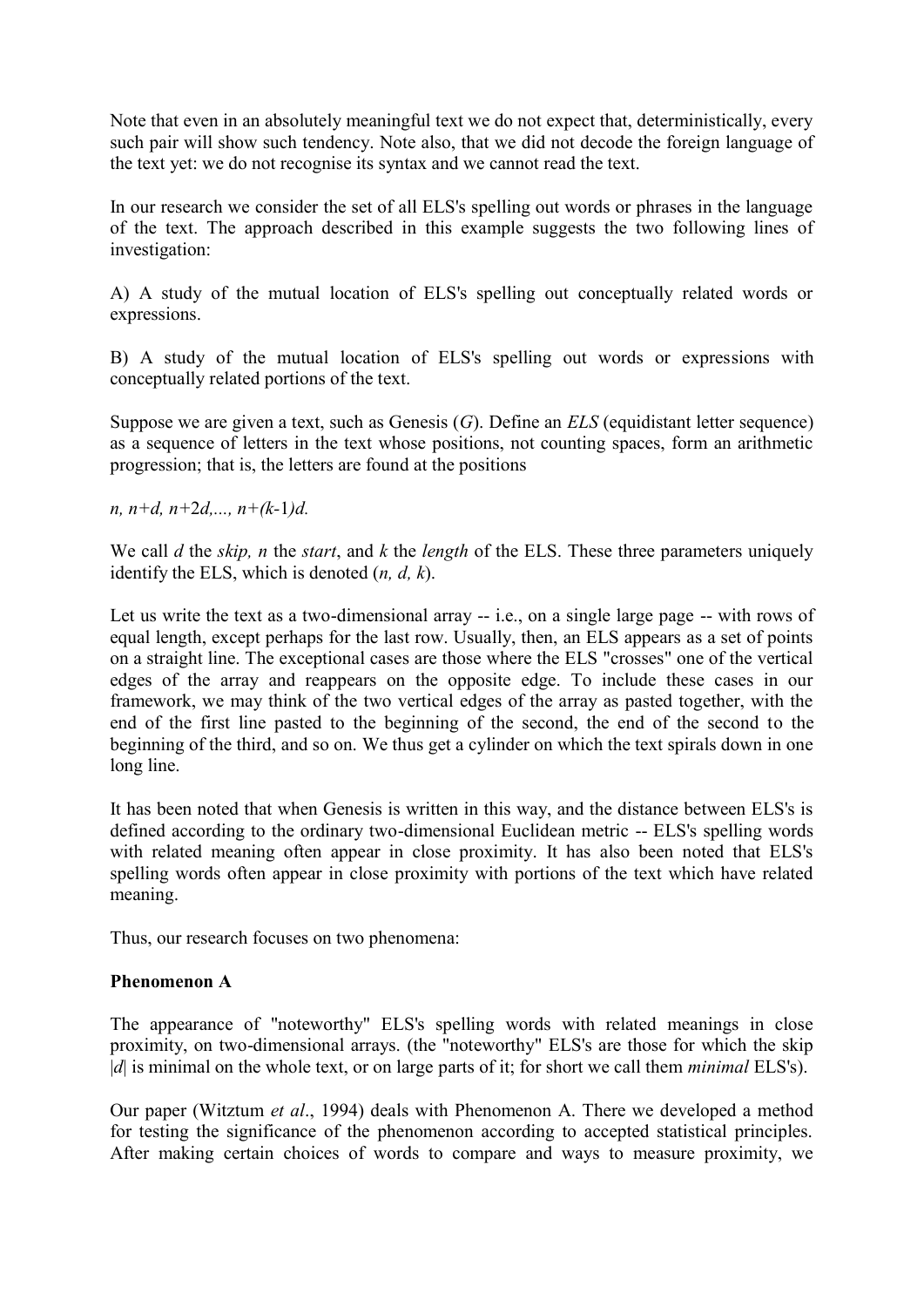performed a randomization test and obtained a very small p-value, i.e. we found the results highly statisically significant.

# **Phenomenon B**

The appearance of minimal ELS's spelling words in close proximity, on two-dimensional arrays, with conceptually related words or expressions appearing in the string of letters of the text: i.e. with skip  $\pm 1$ .

# **Example**

On Figure 1 we see a pair of words: the word (private) appearing as an ELS (with skip 855) with the word  $\pi$  must (names) appearing in the text (Gn 26:18).

Each ELS determines a series of tables with row lengths  $h = h_1, h_2, \ldots$ , where  $h_i$  is the integer nearest to  $|d|/i$  (1/2 is rounded up).

The rows in our table has 428 letters (only 21 of them are shown in Figure 1). The number 428 is the nearest integer to 855/2, so the word (private) appears every second row.

The table is determined by this ELS of the word (private), which is minimal in a section of the text comprising 76% of *G*. The word  $\pi$  (names) appears in the text of *G* seven times as SL's. Note that *G* contains 78,064 letters. More examples are given in Appendix A.3.1.

The measuring scheme for Phenomenon A (see Witztum *et al*., 1994) is applicable, with minor changes, to study Phenomenon B.

In this paper we make certain choices of words to compare and perform similar randomization tests. We obtain very small p-values; that is, we find that the results are highly statistically significant.

# **2. Outline of the Procedure.**

In this section we describe the test in outline. In an appendix, sufficient details are provided to enable the reader to repeat the computations precisely, and so to verify their correctness.

We test the significance of the phenomenon on samples of pairs of related words. To do this we must do the following:

- i. define the notion of "distance" between any two words, so as to lend meaning to the idea of words in "close proximity";
- ii. define statistics that express how close, "on the whole," the words making up the sample pairs are to each other (some kind of average over the whole sample);
- iii. choose a sample of pairs of related words on which to run the test; and
- iv. determine whether the statistics defined in (ii) are "unusually small" for the chosen sample.

Notice that the procedure here described is identical to that used in (Witztum *et al*., 1994), except for minor changes in the details of task (i), due to fact that here we consider "distance"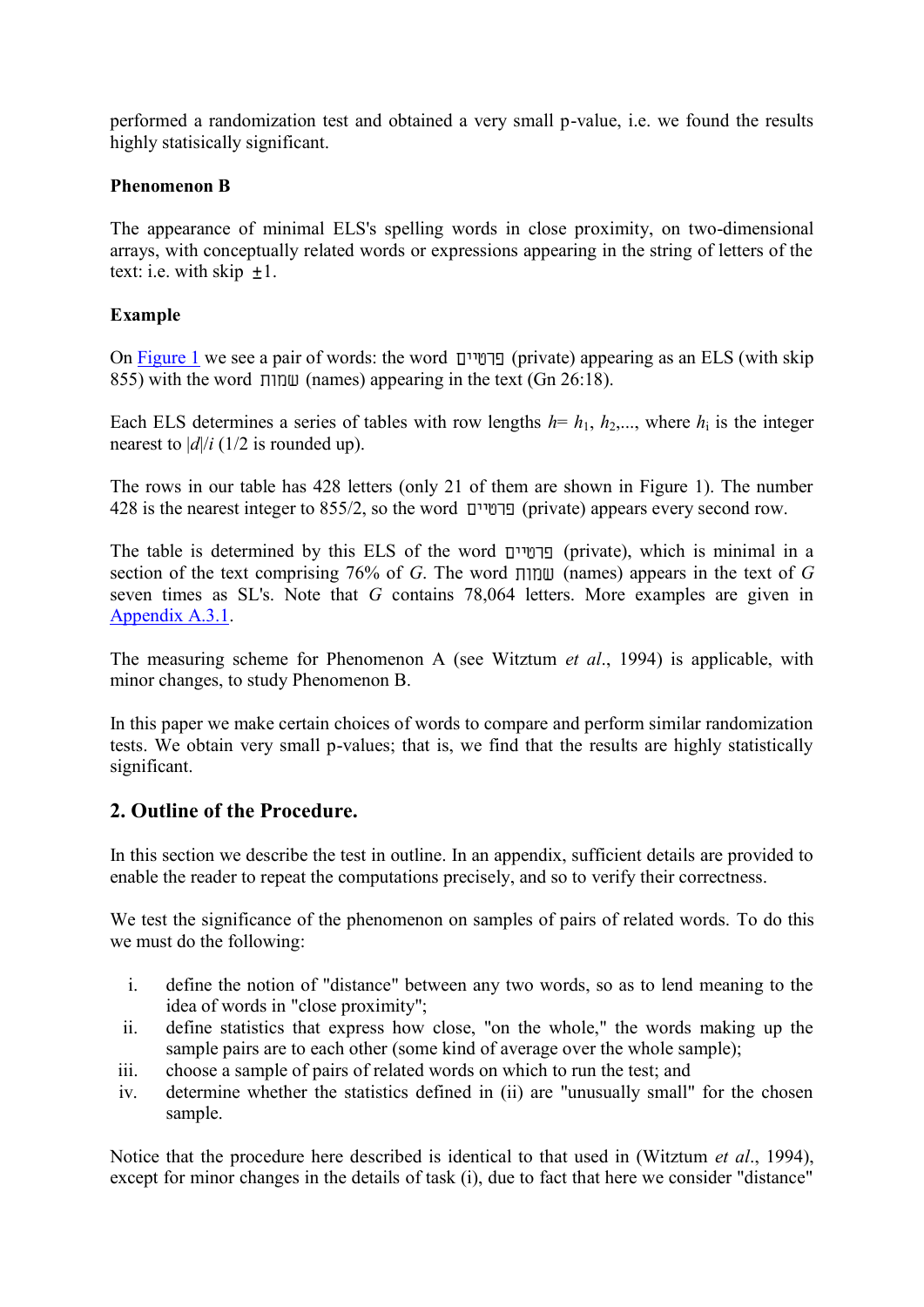between an ELS and a word in the string of letters (SL) of the text, and not a "distance" between two ELS's (as in Witztum *et al*., 1994).

Task (i) has several components. First, we must define the notion of "distance" between an ELS and an SL of the text in a given array; for this we use a convenient variant of the ordinary Euclidean distance. Second, there are many ways of writing a text as a twodimenional array, depending on the row length; we must select one or more of these arrays, and somehow amalgamate the results (of course, the selection and/or amalgamation must be carried out according to clearly stated, systematic rules). Third, a given word may occur many times as an ELS in a text; here again, a selection and amalgamation process is called for. Fourth, we must correct for factors such as word length and composition. All this is done in detail in Sections A.1 and A.2 of the Appendix.

Next, we have task (ii), measuring the overall proximity of pairs of words in the sample as a whole. For this, we used two different statistics,  $P_1$  and  $P_2$ , which are defined and motivated in the Appendix (Section A.6). Intuitively, each measures overall proximity in a different way. In each case, a small value of  $P_i$  indicates that the words in the sample pairs are, on the whole, close to each other.

To accomplish task (iii) we composed three samples (**Sample B1**, **Sample B2** and **Sample B3**) of pairs of expressions (*w, w'*), where *w'*s are words appearing as ELS's, and *w' '*s are words appearing as SL's (i.e. with  $d' = \pm 1$ ).

Preliminary test was done for each sample, in order to check how the *subject* of the sample appears as ELS's and SL's in *Genesis*, and consequently to decide whether to test the sample itself. For details see Appendix, Section A.3.1.

**Sample B1** is built on the basis of the Hebrew alphabet. For every letter *'x'* of the Hebrew alphabet we consider pairs  $(w, w')$ , where w' 's are found as SL's and have the meaning "a name beginning with *'x'* " or "names beginning with *'x'* ", while *w'*s are names beginning with *'x'* taken from "A Treasury of Men`s Names" (which is included as an appendix in Even-Shoshan's famous Hebrew dictionary (Even-Shoshan, 1989). For a detailed definition of the **Sample B1** see Appendix (Section A.3.2).

**Sample B2** is built exactly in the same way as Sample B1, except for the fact that the names are taken from "A Treasury of Women's Names" from the same dictionary.

**Sample B3** is built on the basis of the list of the seventy descendents of Noah's sons: the Semites, the Hamites, and the Japhetites, found in *Genesis* Chapter 10. Jewish tradition teaches, that these seventy descendents became the Seventy Nations which constitute Humanity. This concept is well known, and is usually found in biblical Encyclopaedias under the title "The Table of Nations" (see for instance *Encyclopedia Biblica,* 1962). **Sample B3** consists of pairs (*w, w'*) where *w' '*s are names from this list, and *w*`s are expressions from a fixed set of expressions describing basic aspects of nationality (such as name, country, language etc.) For details see Appendix, Section A.3.3 and Table 8.

Finally, we come to Task (iv), the significant test itself. We apply the same procedure for all three samples. For **Sample B3** we describe it here: for the other two samples the (similar) details are given in Appendix A.4.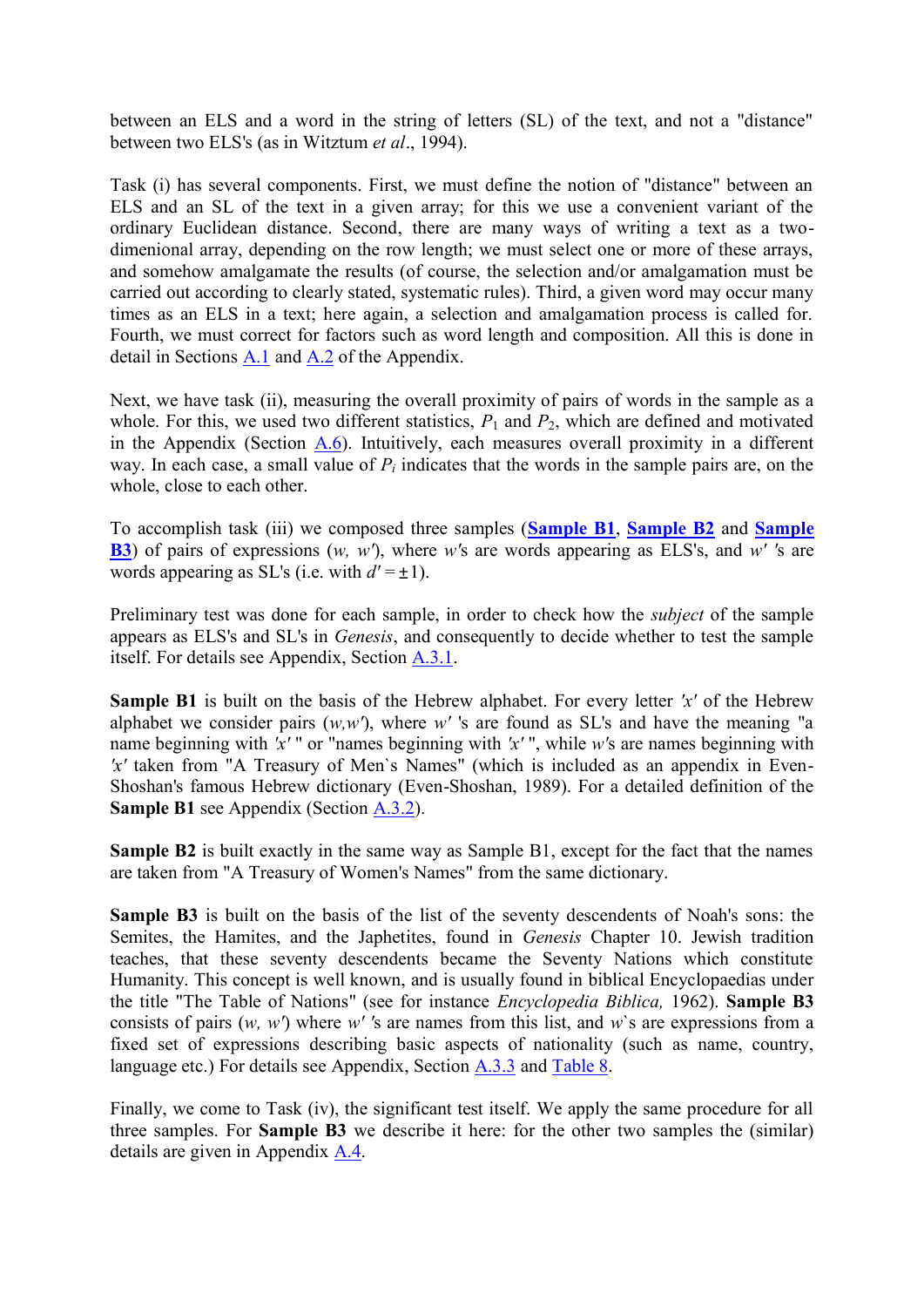The list of Seventy Nations consists of 68 *different* names (in two cases nations have the same name). For each of the 68! permutations  $\pi$  of these names, we define the statistic  $P_1^{\pi}$ obtained by permuting the names in accordance with  $\pi$ , so that Name *i* is matched with the set of expressions defined for Name  $\pi(i)$ . The 68! numbers  $P_1^{\pi}$  are ordered, with possible ties, according to the usual order of the real numbers. If the phenomenon under study were due to chance, it would be just as likely that  $P_1$  occupies any one of the 68! places in this order as any other. Similarly for  $P_2$ . This is our null hypothesis.

To calculate significance levels, we chose 999,999 random permutations  $\pi$  of the 68 names; the precise way in which this was done is explained in the Appendix (Section A.7). Each of these permutations  $\pi$  determines a statistic  $\overline{P_1^{\pi}}$  together with *P*<sub>1</sub>, we have thus 1,000,000 numbers. Define the *rank order* of  $P_1$ , among these 1,000,000 numbers as the number of  $P_1^{\pi}$ not exceeding  $P_1$ ; if  $P_1$  is tied with other  $P_1^{\pi}$ , half of these others are considered to "exceed" P<sub>1</sub>. Let  $\ell$ <sup>1</sup> be the rank order of  $P_1$ , divided by 1,000,000; under the null hypothesis,  $\ell$ <sup>1</sup> is the probability that  $P_1$  would rank as low as it does. Define  $\hat{P}_2$  similarly (using the same 999,999 permutations in each case).

For **Sample B3** we performed an additional test with 999,999,999 random permutations. In this case only statistic  $P_2^{\pi}$  was calculated. The time needed for the computation of  $P_1^{\pi}$  for 999,999,999 random permutations is at present not within the reach of our possibilties.

After calculating the probabilities  $P_1$  and  $P_2$ , we must make an overall decision, for each sample, to accept or reject the null hypothesis. Thus the overall significance level (or p-value) for each sample, using the two statistics. is  $\rho_0 = 2 \text{ min } \rho_i$ .

# **3. Results and Conclusions.**

In Tables 1, 2 and 3 we present the results for the three samples. Table 1 shows the results for **Sample B1**. There we list the rank order of  $P_1$  and  $P_2$  among the 1,000,000 corresponding  $P_1^{\pi}$  and  $P_2^{\pi}$ . Thus the entry 1139 for  $P_2$  means that for 1138 out of the 999,999 random permutations  $\pi$ , the statistic  $P_2^{\pi}$  was smaller than  $P_2$ . It follows that min  $\beta i$  $= 0.00442$  so  $\mu$ <sup>0</sup> = 2 min  $\mu$ <sup>i</sup> = .000884

We conclude that for **Sample B1** the null hypothesis is rejected with significance level (pvalue) .000884.

The same calculations, using the same 999,999 random permutations, were performed for a control text *V* (see Witztum *et al.,* 1994). The text *V* was obtained from *G* by permuting the verses of *G* randomly. (For details, see Appendix; Section A.7).

Table 1 gives the results of these calculations too. In the case of *V*, min  $\beta$ *i* is approximately .169, being non-significant.

Table 2 shows the results for **Sample B2** for *G*. The results are non-significant. We saw no reason to perform any further tests for this sample.

Table 3 shows the results for **Sample B3**. In part A of it, the results for *G*, as well for the control text *V* for 999,999 random permutations are summarized. In the case of *V*, min  $\theta$ **i** is approximately .559.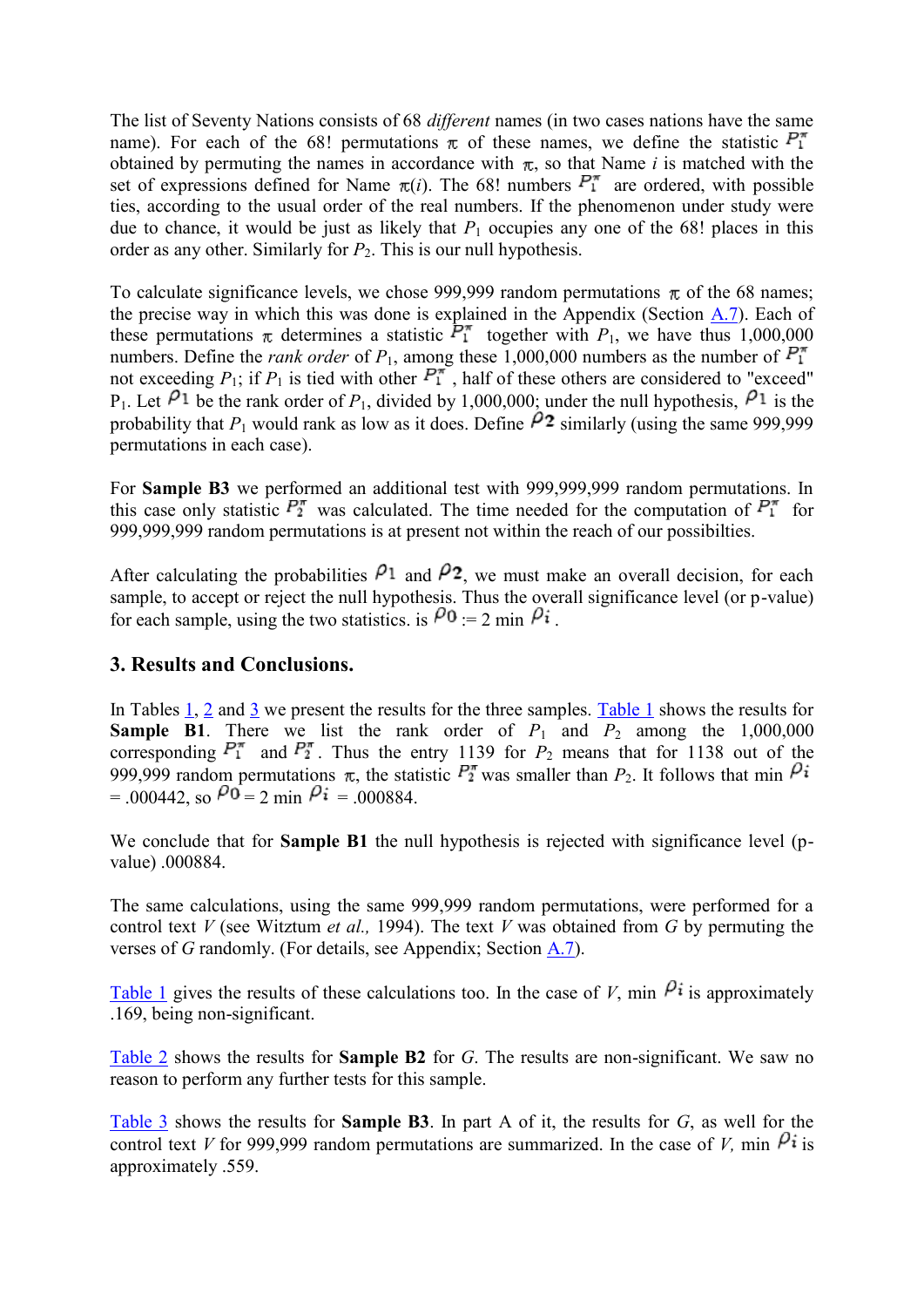In part B, the results for *G* for 999,999,999 random permutations are given. Notice that only the rank order of  $P_2$  was calculated. It turned out to be 4.

We conclude that for Sample B3 the null hypothesis is rejected with significance level (pvalue) .000000004.

# **APPENDIX: Details of the Procedure.**

In this Appendix we describe the procedure in sufficient detail to enable the reader to repeat the computations precisely. Some motivation for the various definitions is also provided.

In Section A.1 of this Appendix, a "raw" measure of distance between words is defined. Section A.2 explains how we normalize this raw measure to correct for factors like the length of a word and its composition (the relative frequency of the letters occurring in it). Section A.3 explains how the three samples B1, B2 and B3 are constructed. Section A.5 identifies the precise text, of Genesis that we used. In Section  $\overline{A_0}$ , we define and motivate the statistics  $P_1$ and *P*2. The details of the task (iv) are described in Section A.4. Finally, Section A.7 provides the details of the randomization.

## **A.1 The Distance Between Words.**

To define the "distance" between words, we must first define the distance between an ELS representing a word and a string of letters (SL) in the text, (i.e. with  $d = \pm 1$ ) representing the other word. Before we can do that, we must define the distance between ELS and SL in a given array: and before we can do that, we must define the distance between individual letters in the array.

As indicated in Section 1, we think of an array as one long line that spirals down on a cylinder; its *row length h* is the number of vertical columns. To define the distance between two letters *x* and *x'*, cut the cylinder along a vertical line between two columns. In the resulting plane each of *x* and *x'* have two integer coordinates. and we compute the distance between them as usual, using these coordinates. In general, there are two possible values for this distance, depending on the vertical line that was chosen for cutting the cylinder; if the two values are different, we use the smaller one.

Next, we define the distance between fixed ELS *e* and SL *e'* in a fixed cylindrical array. Set

*f* := the distance between consecutive letters of *e,*

 $f' :=$  the distance between consecutive letters of  $e' = 1$ .

 $l :=$  the minimal distance between a letter of *e* and one of *e'*,

and define  $\delta(e, e') := f^2 + f^2 + f^2 + 1$ . We call  $\delta(e, e')$  the *distance* between the ELS *e* and the SL *e'* in the given array; it is small if both fit into a relatively compact area.

Now there are many ways of writing Genesis as a cylindrical array, depending on the row length *h*. Denote by  $\delta_h(e, e')$  the distance  $\delta(e, e')$  in the array determined by *h*, and set  $\mu_h(e, e')$  $e'$ ) := 1/ $\delta_h(e, e')$ ; the larger  $\mu_h(e, e')$  is, the more compact is the configuration consisting of *e* and  $e'$  in the array with row length *h*. Set  $e = (n, d, k)$  (recall that *d* is the skip). Of particular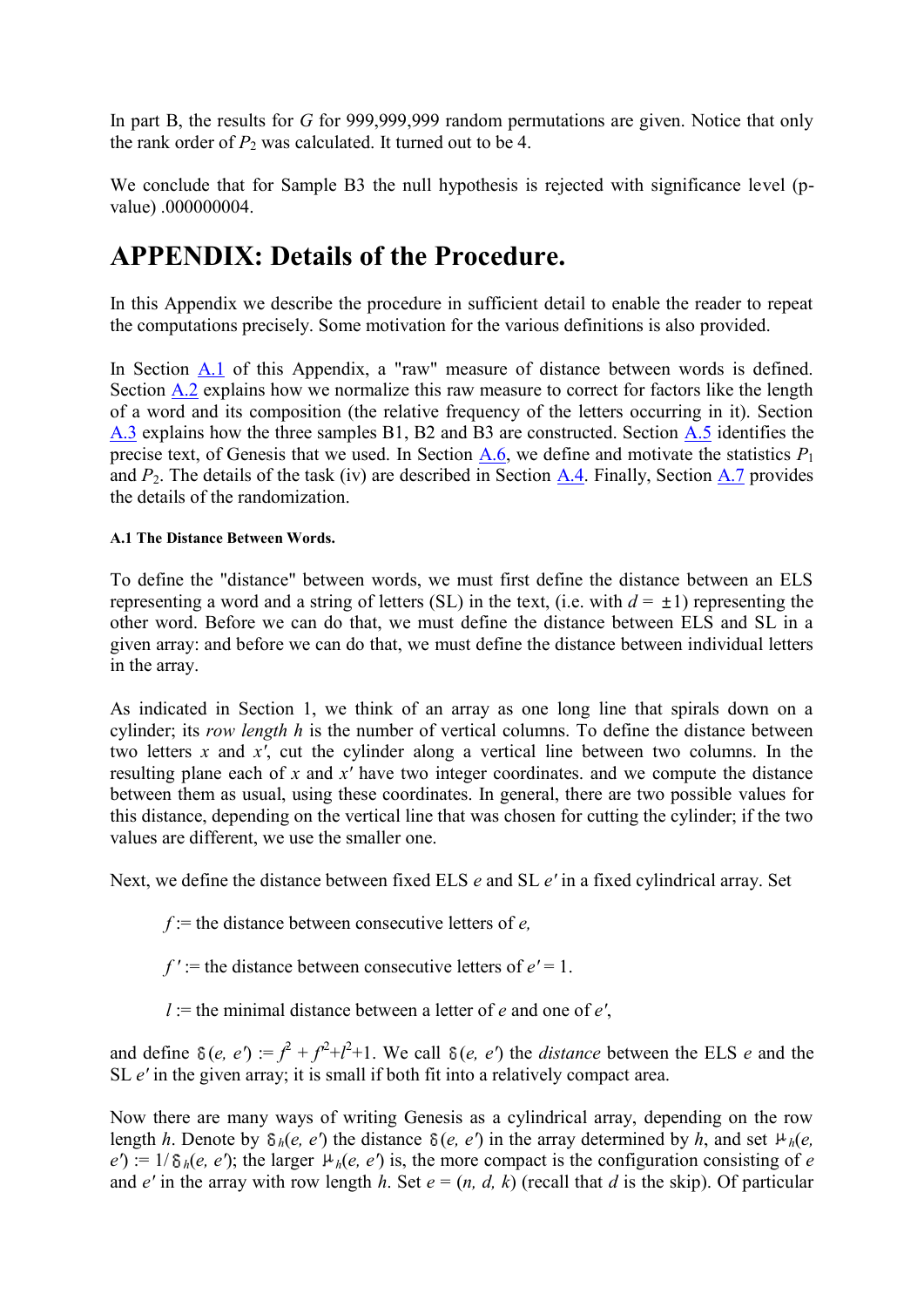interest are the row lengths  $h = h_1, h_2,...$  where  $h_i$  is the integer nearest to |*d*| /*i* (1/2 is rounded up). Thus when  $h = h_1 = |d|$ , then *e* appears as a column of adjacent letters and when  $h = h_2$ , then *e* appears either as a column that skips alternate rows or as a straight line of knight's moves. In general, the arrays in which *e* appears relatively compactly are those with row length *h<sup>i</sup>* with *i* "not too large."

The above discussion indicates that if there is an array in which the configuration (*e,e'*) is unusually compact, it is likely to be among those whose row length is one of the first ten *hi*. (Here and in the sequel 10 is an arbitrarily selected "moderate" number). So setting

$$
\sigma(e,e'):=\sum_{i=1}^{10}\mu_{h_i}(e,e'),
$$

we conclude that  $\sigma(e, e')$  is a reasonable measure of the maximal "compactness" of the configuration (*e, e'*) in any array. Equivalently, it is an inverse measure of the minimum distance between *e* and *e'*.

Next, given a word *w*, we look for the most "noteworthy" occurrence or occurrences of *w* as an ELS in *G*. For this, we chose ELS's  $e = (n,d,k)$  with  $|d| \ge 2$  that spell out *w* for which  $|d|$  is minimal over all of *G*, or at least over large portions of it. Specifically, define the *domain of minimality* of *e* as the maximal segment  $T_e$  of *G* that includes *e* and does not include any other ELS  $\hat{\mathbf{e}} = (\hat{\mathbf{\hat{a}}} \hat{\mathbf{\hat{d}}} \hat{\mathbf{\hat{k}}} )$  for *w* with  $|\hat{\mathbf{\hat{d}}}|\leq |d|$ . The length of  $T_e$ , relative to the whole of *G*, is the "weight" we assign to *e*. Thus we define  $\omega(e) = \lambda(T_e)/\lambda(G)$ , where  $\lambda(T_e)$  is the length of  $T_e$ , and  $\lambda(G)$  is the length of *G*. For any two words *w* and *w'*, we set

$$
\Omega(w,w'):=\sum \omega(e)\sigma(e,e').
$$

where the sum is over all ELS's *e* spelling out *w* and over all SL's *e*' spelling out *w'*. Roughly,  $\Omega(w, w')$  measures the maximum closeness of the more noteworthy appearances of *w* as ELS's and *w'* as SL's in Genesis--the closer they are, the larger is  $\Omega(w, w')$ .

When actually computing  $\Omega(w, w')$ , the size of the list of ELS's for *w* may be impractically large (especially for short words). It is clear from the definition of the domain of minimality that ELS's for *w* with relatively large skips will contribute very little to the value of  $\Omega(w,w')$ due to their small weight. Hence, in order to cut the amount of computation we restrict beforehand the range of the skip  $|d| \le D(w)$  for *w* so that the expected number of ELS's for *w* will be 10. This expected number equals the product of the relative frequencies (within Genesis) of the letters constituting *w* multiplied by the total number of all equidistant letter sequences with  $2 \le |d| \le D$ . (The latter is given by the formula  $(D - 1)(2L - (k - 1)(D + 2))$ ), where *L* is the length of the text and *k* is the number of letters in *w*). Abusing our notation somewhat, we continue to denote this modified function by  $\Omega(w, w')$ .

#### **A.2 The Corrected Distance.**

In the previous section we defined a measure  $\Omega(w, w')$  of proximity between two words w and *w'* -- an inverse measure of the distance between them. We are, however, interested less in the absolute distance between two words, than in whether this distance is larger or smaller than "expected". In this section, we define a "relative distance"  $c(w, w')$ , which is small when *w* is "unusually close" to *w',* and is 1, or almost 1, when *w* is "unusually far" from *w'*.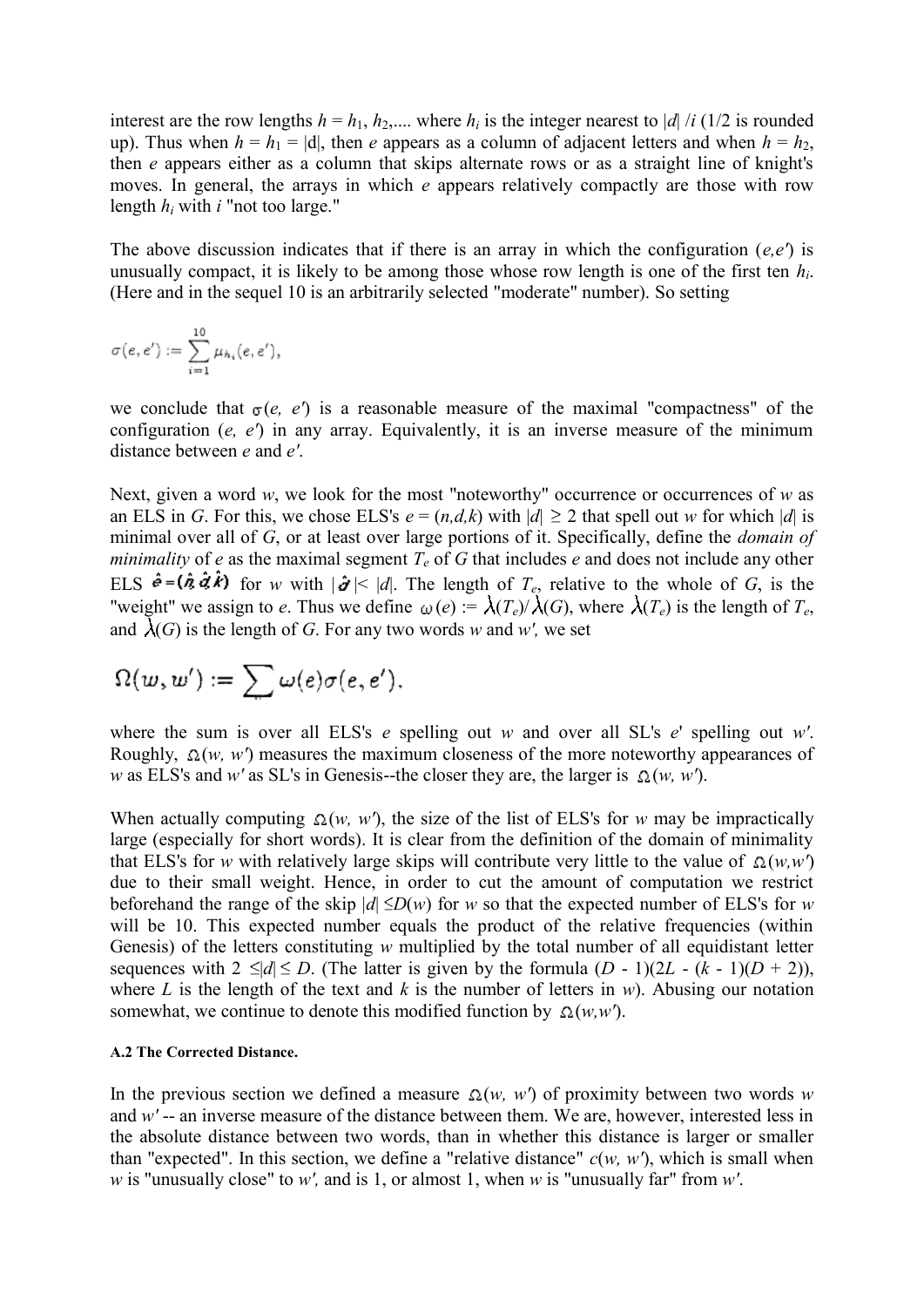The idea is to use perturbations of the arithmetic progressions that define the notion of an ELS. Specifically, start by fixing a triple  $(x, y, z)$  of integers in the range  $\{-r, \ldots, 0, \ldots, r\}$ ; there are  $(2r + 1)^3$  such triples. In Witztum *et al.* (1994) and also here we put  $r = 2$ , which gives us 125 triples. Next, rather than looking for ordinary ELS's (*n,d,k*), look for "(*x,y,z*)-perturbed ELS's"  $(n,d,k)^{(x,y,z)}$  obtained by taking the positions

*n, n* + *d,...,n* + (*k* - 4)*d, n* + (*k* - 3)*d* + *x, n* + (*k* - 2)*d* + *x* + *y, n* + (*k* - 1)*d* + *x* + *y* + *z,* 

instead of the positions *n, n + d, n +2d,...,n +(k - 1)d.* Note that in a word of length *k, k-2* intervals could be perturbed. However, we preferred to perturb only the 3 last ones, for technical programming reasons.

The *distance* between the  $(x, y, z)$ -peturbed ELS  $(n, d, k)^{(x, y, z)}$  and the SL  $(n', \pm 1, k')$  is defined by the same formulae as in the non-perturbed case, where *f* is taken to be the distance between the first two letters of (*x,y,z*)-perturbed *e*.

We may now calculate the " $(x, y, z)$ -proximity" of two words *w* and *w'* in a manner exactly analogous to that used for calculating the "ordinary" proximity  $\Omega(w, w')$ . This yields 125 numbers  $\Omega^{(x,y,z)}(w, w')$ , of which  $\Omega(w,w') = \Omega^{(0,0,0)}(w,w')$  is one. We are interested in only some of these 125 numbers; namely, those corresponding to triples  $(x, y, z)$  for which there actually exist some  $(x, y, z)$ -perturbed ELS's in Genesis for *w* (the other  $\Omega^{(x, y, z)}(w, w')$  vanish). Denote by *M*(*w, w'*) the set of all such triples, and by *m*(*w, w'*) the number of its elements.

Suppose (0,0,0) is in  $M(w, w')$ , i.e., *w* actually appears as ordinary ELS (i.e., with  $x = y = z$ 0) in the text. Denote by  $v(w,w')$  the number of triples  $(x,y,z)$  in  $M(w,w')$  for which  $\Omega$  $(x,y,z)(w,w') \ge \Omega(w,w')$ . If  $m(w,w') \ge 10$  (again, 10 is an arbitrarily selected "moderate" number),

 $c(w, w') := v(w, w')/m(w, w').$ 

If (0, 0,0) is not in  $M(w, w')$ , or if  $m(w, w') < 10$  (in which case we consider the accuracy of the method as insufficient), we do not define  $c(w, w')$ .

In words, the corrected distance  $c(w, w')$  is simply the rank order of the proximity  $\Omega(w, w')$ among all the "perturbed proximities"  $\Omega^{(x,y,z)}(w,w')$ ; if  $\Omega(w,w')$  is tied with other  $(x,y,z)(w,w')$ , half of these others are considered to "exceed"  $\Omega(w,w')$ . We normalize it so that the maximum distance is 1. A large corrected distance means that ELS's representing *w* are far away from the SL's representing *w'*, on a scale determined by how far the *perturbed* ELS's for *w* are from the SL's for *w'*.

### **A.3 The Samples of Word Pairs.**

In this Section we describe the three samples that were tested in this research. Each of them consists of pairs of expressions (*w,w'*), where according to our procedure, we are looking for *w* to appear as ELS's and for *w'* to appear as SL's.

Our method of rank ordering of ELS's based on (*x,y,z*)-perturbations requires that words have at least 5 letters to apply the perturbations. In addition, we found that for words with more than 8 letters, the number of  $(x, y, z)$ -perturbed ELS's which actually exist for such words was too small to satisfy our criteria for applying the corrected distance. Thus the words in our list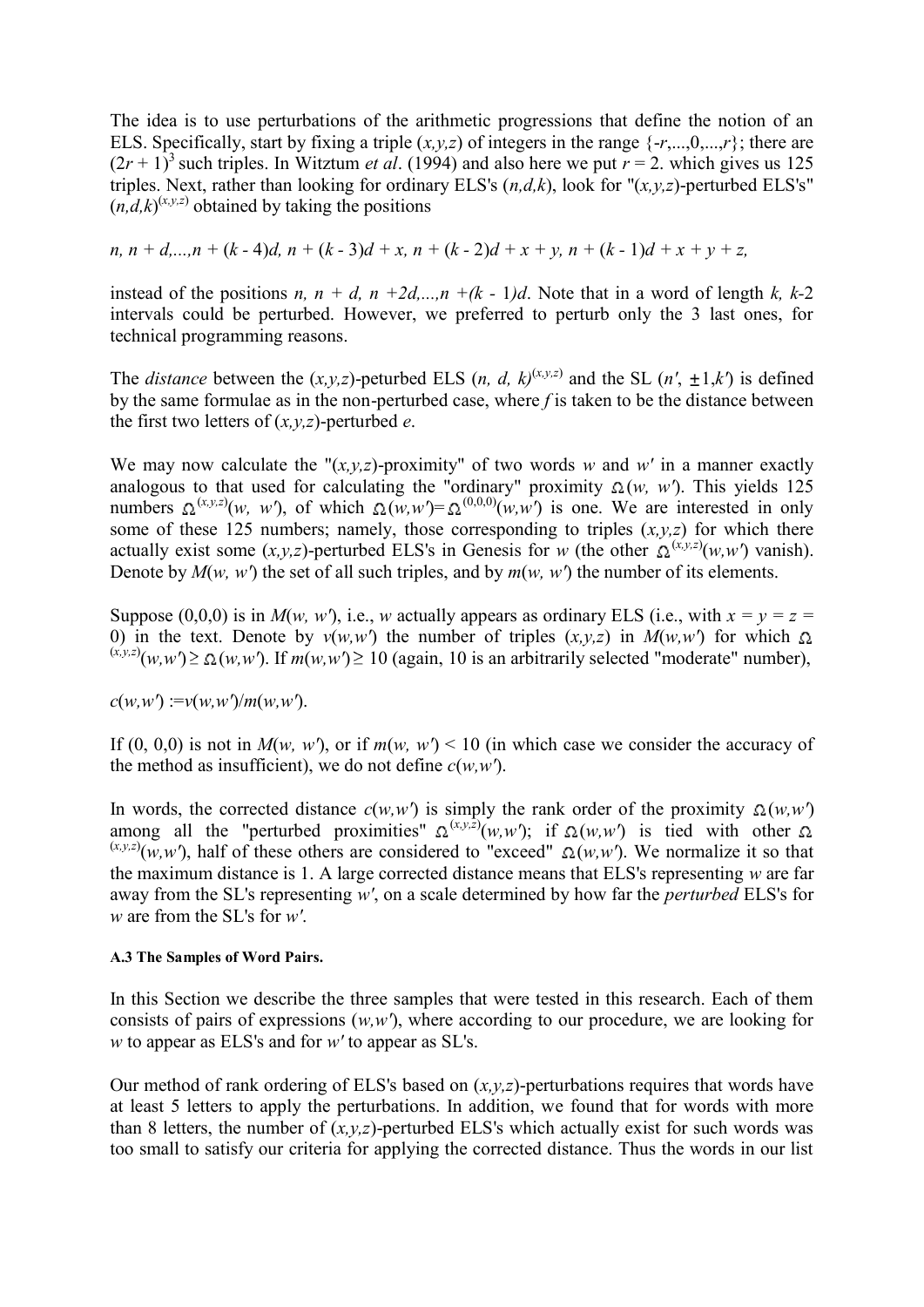are restricted in length to the range 5-8, exactly as in Witztum *et al*. (1994). However. there is no restriction on the words or expressions appearing as SL's.

*A.3.1 Preliminary Tests.* Sample B1 deals with men's names. Appendix B in Even-Shoshan's Hebrew dictionary (Even-Shoshan. 1989) is "A Treasury of Private Names". It is divided into two parts: "A Treasury of Men's Names" and "A Treasury of Women's Names". Originally, we intented to check a sample based on the (much bigger) Treasury of men's names. The Treasury contains names from the Hebrew Bible and from various periods of the Hebrew language. We decided to include in our sample only names taken from the Hebrew Bible (they are indicated as such in this Treasury). These are original Hebrew names, or names which are etymologically Semitic or Hebrew. (See the foreword to the Treasury).

We describe the *subject* of the sample by the following set of pairs of expressions:

- $1.$  (private) שמוח (names),
- $2.$  עמורת (Semitic) שמוים (names),
- $3.$  (Hebrew) שמות (names),
- 4. (original) שמוח (names).

The Hebrew term for "The Hebrew Bible" is either (Mikra) or  $T$ "ת (Tanach). We used both:

- 5. (from the Hebrew Bible) שמוח (names),  $\Box$  (from the Hebrew Bible)  $\Box$
- $6.$  ( $\Box$  T" ו $\Box$  (from the Hebrew Bible) (names).

Then we describe the fact that we deal with men's names, by the following pairs:

- a.  $\Box$ אנשים (of men) שמורת (names),
- $b.$  (of the men)  $\pi$  (names),  $\pi$
- c. (for men) שמות (names)
- $d.$  על אנשים (of men) שמות (names),
- e. שמות (of the men) שמות (names).

The first pair is shown above in Fig. 1 (in the Introduction). There, a minimal ELS for the word (private) appears in close proximity with an appearance of the word (names) as a SL. We *mark this appearance* of  $\pi$  (names), and check how close, each of the other expressions in the pairs 2) to 6) and a) to e) - appearing as a minimal ELS - "hits" at it. For example, this appearance of  $\pi$  (names), is shown in Fig. 2: this table is determined by an ELS for (original), which is minimal in a section of the text comprising 86% of *G*.

Tables 4A and 4B give the values of *c*(*w,w'*) for each pair from the above lists (where *w'* is  $\pi$  (names), and *w* is the corresponding expression). Recall that  $c(w, w')$  is defined only when *w* appears as an ELS, and that *w* is restricted in length to the range 5-8.

The total for the 11 pairs is:  $P_1 = 0.0000042$ ,  $P_2 = 0.000397$  (for the definition of  $P_1$  and  $P_2$ ) see section A.6).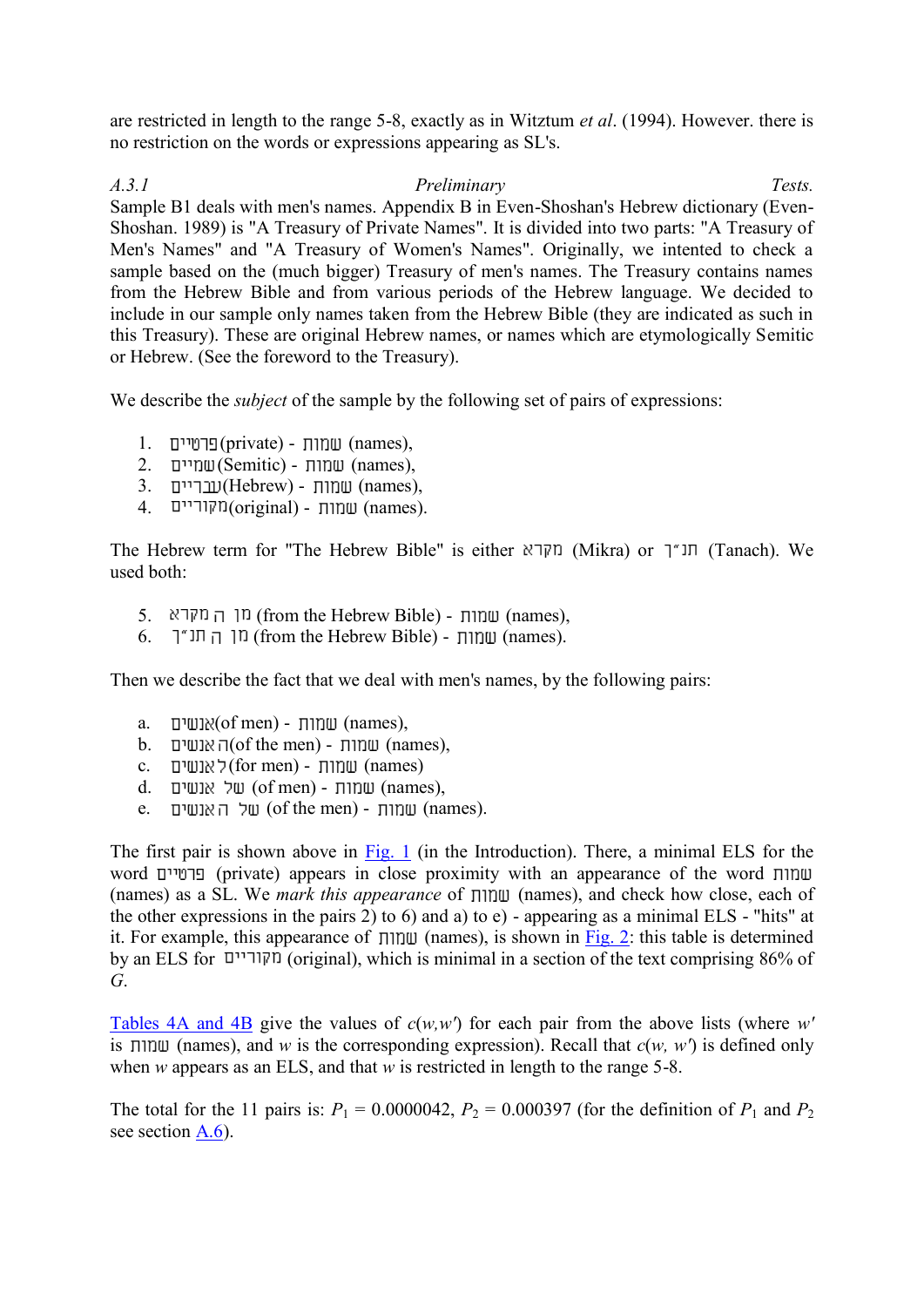A randomization test that fits for this type of samples, where the same word is "paired" with a list of expressions, is the subject of our next paper.

Sample B2 deals with women's names. We describe this fact exactly as we had done with men's names; i.e. by the following pairs:

- a.  $\Box$ ושים (of women) (names),
- $b.$  (of the women)  $\Box$ וחות (names),
- c. (for women)-  $\text{min}$  (names),
- $d.$  ( $\Box$ של (of women) שמות (names),
- e. שמוח (of the women) שמוח (names).

Here too, the word (names) is in the *above mentioned* appearance as SL.

Table 5 gives the values of  $c(w, w')$  for each pair from the above list (where  $w'$  is  $\Pi \Pi \Pi \Pi$ (names), and *w*, is the corresponding expression).

To do a preliminary test for Sample B3, we proceed in a similar way and check the following expressions with the same appearance of  $\pi$ mu(names) as above:

- a.  $\Box$ עמים (of nations) שמוח (names),
- $b.$  עמים (of the nations) העמים (names),
- c. (for nations) לעמים (names):
- $d.$  עמוים (of nations) שמות (names),
- e. של העמים (of the nations) שמוח (names).

We checked more specifically the subject of Sample B3: the title "The Seventy Nations" can be also written as  $\Gamma$  if  $\Gamma$  (using the well-known numerical value of the Hebrew letters.  $U = 70$ ). The alternative title in use is  $\overline{U}$  שבעים בני נח ("The Seventy Descendants of Noah" ). Notice that in Hebrew בני נוח means both the sons and the descendants of Noah.) This expression can be also written as  $\mu$ <sup>t</sup> L, where again 'u stands for 70. Thus we have the pairs:

- f. (the Seventy Nations) שמוח (names), וומוח (names),
- g. (The Seventy Nations) (names),
- h. (The Seventy Descendants of Noah) (names),
- i. (The Seventy Descendants of Noah) (names).

Table 6 gives the values of  $c(w, w')$  for each pair from the above list (where w' is  $\pi w$ (names), and *w* is the corresponding expression). The total for the 9 pairs is:  $P_1 = 0.0170$ ,  $P_2 =$ 0.0154.

Seeing these results as encouraging, we proceed to check even more closely the subject of Sample B3.

The expression  $\Pi$  בני נח (the descendants of Noah) exists in G as SL's five times. So we can look directly for meetings between this expression and the word  $\Box$ שבעים (seventy) as ELS's:

1.  $\Box$   $\Box$  (seventy) -  $\Box$  (the descendants of Noah)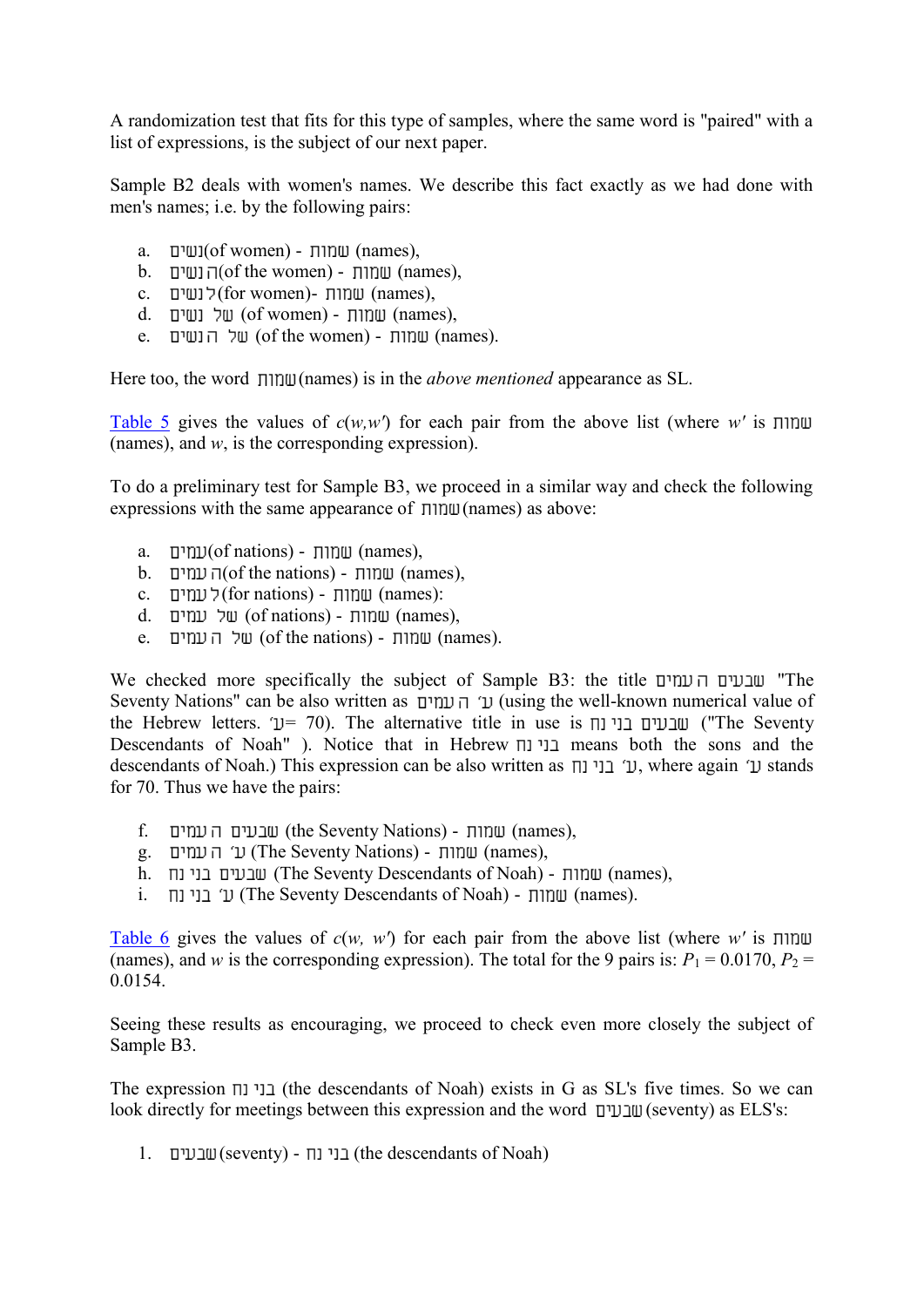In Fig. 3 we see the best meeting of these expressions. This table is determined by an ELS for the word (seventy) with skip 28. We mark *this appearance* of  $\Box$  (the descendants of Noah), and check how close, each of the other expressions in the following pairs appearing as a minimal ELS- "hits" it.

- 2. נוי נח (the nations)  $\Box$  (the descendants of Noah),
- 3. (The Seventy Nations) נוי נח (The Seventy Nations) (the descendants of Noah),
- 4. (The Seventy Nations) בני נח (The Seventy Nations) (the descendants of Noah),
- 5. (The Seventy Descendants of Noah) (the descendants of Noah),
- 6. (The Seventy Descendants of Noah) (the descendants of Noah),
- 7. (some of the descendants of Noah) (the descendants of Noah),
- 8.  $\Box$  (his descendants) [ני נוח (the descendants of Noah).
- 9. (ני בני בני (the seventy descendants of him) [ני נוח (the descendants of Noah),
- 10. (the seventy descendants of him) (the descendants of Noah),
- 11. ני נח (some of his descendants) [ני נח (the descendants of Noah), בני בניו
- 12. ני נח (his descendants) בוי נח (the descendants of Noah),
- 13. ני נח (the seventy descendants of him) בוי נח (the descendants of Noah),
- 14. (the seventy descendants of him) (the descendants of Noah),
- 15. (some of his descendants) (the descendants of Noah).

The expressions  $\Box$ בני בני  $\Box$  and  $\Box$  also mean descendants: and  $\Box$   $\Box$  (some of descendants of Noah), (some of his descendants) and (some of his descendants) express the fact that not all of his descendants became nations.

In Fig. 4 we see the pairs 1), 2) and 5) appearing together. This table is determined by an ELS for  $\Pi$  (The Seventy Descendants of Noah) with skip -100, each row containing 25 = 100/4 letters. The ELS for  $\Box$ ובעים (seventy) is the same as shown in Fig. 3. The ELS's for (The Seventy Descendants of Noah) and for העמים (the nations) are minimal over the whole text of *G*.

Table 7 gives the values of  $c(w, w')$  for each pair from the above list (where *w'* is  $\pi$ )  $\pi$ descendants of Noah), and *w* is the corresponding expression). The total for the 15 pairs is:  $P_1$ <br>= 0.00000779,  $P_2$  = 0.0000377.  $=$  0.0000779,  $P_2$ 

## *A.3.2 Sample B1.*

"A Treasury of Men's Names" is included as an appendix in Even-Shoshan's Hebrew dictionary (Even-Shoshan, 1989). From this appendix we chose all the names which are mentioned in the Hebrew Bible (Pentateuch, Prophets and Writings) as proper names - as indicated in the Treasury itself - and contain 5 to 8 letters.

This collection of names is designated as *S*. Let *HA* := Hebrew Alphabet (which consists of 22 letters).

For every  $x \in HA$  we define

 $W(x) := \{w \in S \mid w \text{ begins with the letter } x\}.$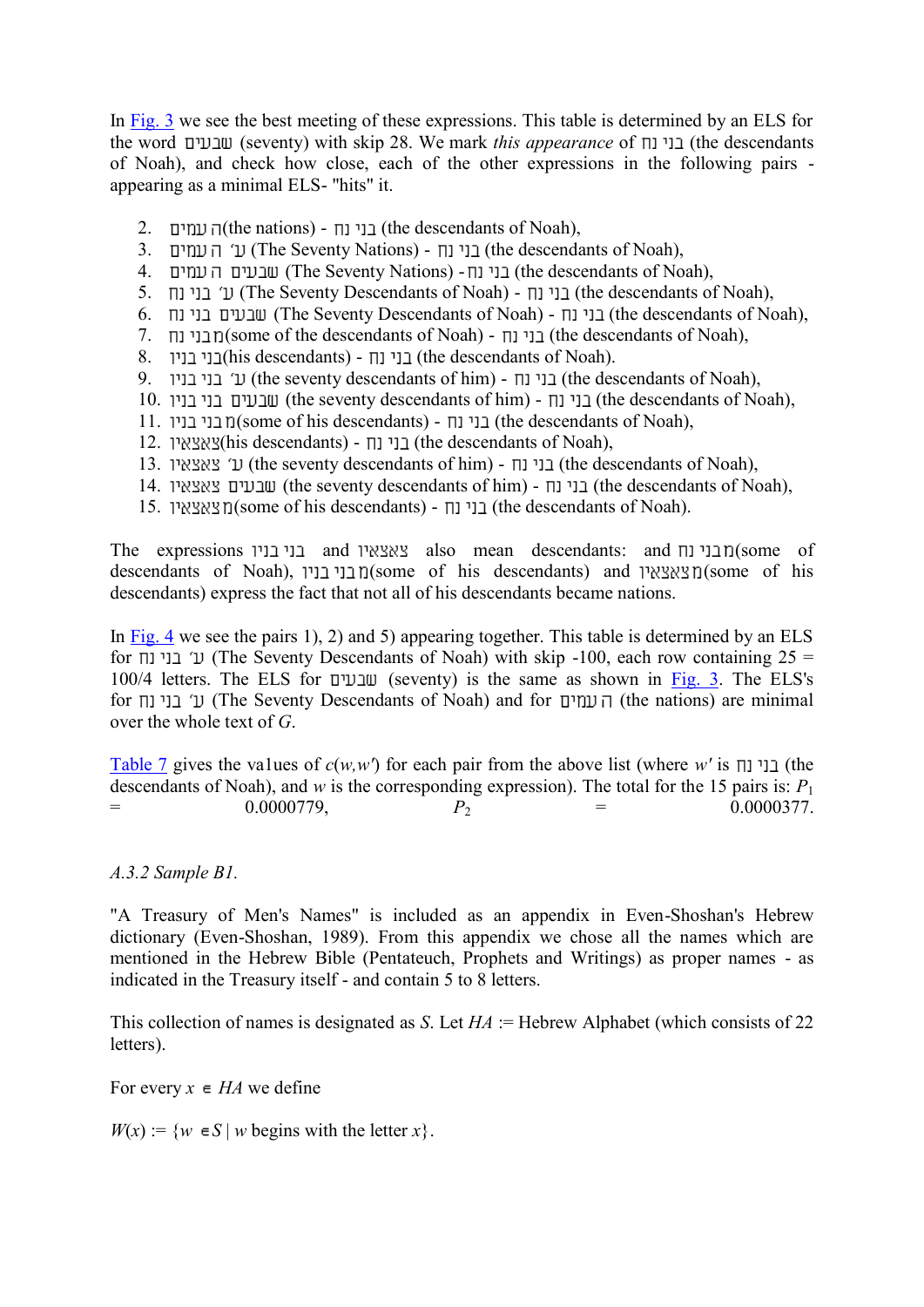We define 22 sets  $A(x)$ ,  $x$  *HA*, where the elements of each set are the following three expressions:  $\epsilon$ 

- i.  $x' \perp \mathbb{U}$  (a name beginning with 'x')
- ii.  $x' \perp \text{min} \cup \text{ (names beginning with } x')$
- iii.  $x' \perp \text{min}$  (names beginning with '*x*')

The plural form of  $\text{D}U$ (=name) is written in Genesis either as  $\text{D}U$ , or as  $\text{D}U$ .

Then we define

 $W'(x) := \{ w' \in A(x) \mid w' \text{ appears in the text with } d' = \pm 1 \}.$ 

Now we define

 $HA' := \{x \in HA \mid W(x) \neq \emptyset \text{ and } W'(x) \neq \emptyset\}.$ 

and, for every  $x, y \in HA'$ 

 $Pair Bl(x, y) := \{(w, w') | w \in W(x), w' \in W'(y)\}.$ 

For instance, (' $\forall$  א ) **e** Pair B1(  $\forall$ ,  $\forall$ ).

The sample is defined by:

*Sample B*1:=  $\bigcup_{x \in H A'}$ *Pair B*l(*x,x*).

For *Genesis* it contains 457 pairs of expressions.

Sample B2 is defined precisely in the same way as Sample B1, except that we used 'A Treasury of Women's Names" from the same dictionary. For *Genesis* it contains 38 pairs of expressions.

*A.3.3 The Sample B3.* Chapter 10 of *Genesis* contains the names of the seventy descendents of Noah's sons: the Semites, the Hamites and the Japhetites (see Table 8). Jewish tradition teaches, that these seventy descendents became the Seventy Nations, which constitute Humanity. The source for this tradition is found in *Targum Yonathan* (Jonathan's Translation) to *Deuteronomy* 32:8 (see Kasher, 1983, p.294). This concept is well known, and is found in biblical Encyclopedias under the title "the Table of Nations" (see for instance, *Encyclopedia Biblica*, 1962).

Jewish tradition further tells us (Hagra, 1905), that a nation has the following four characteristics:

- 1. its name,
- 2. its country,
- 3. its language.
- 4. its script.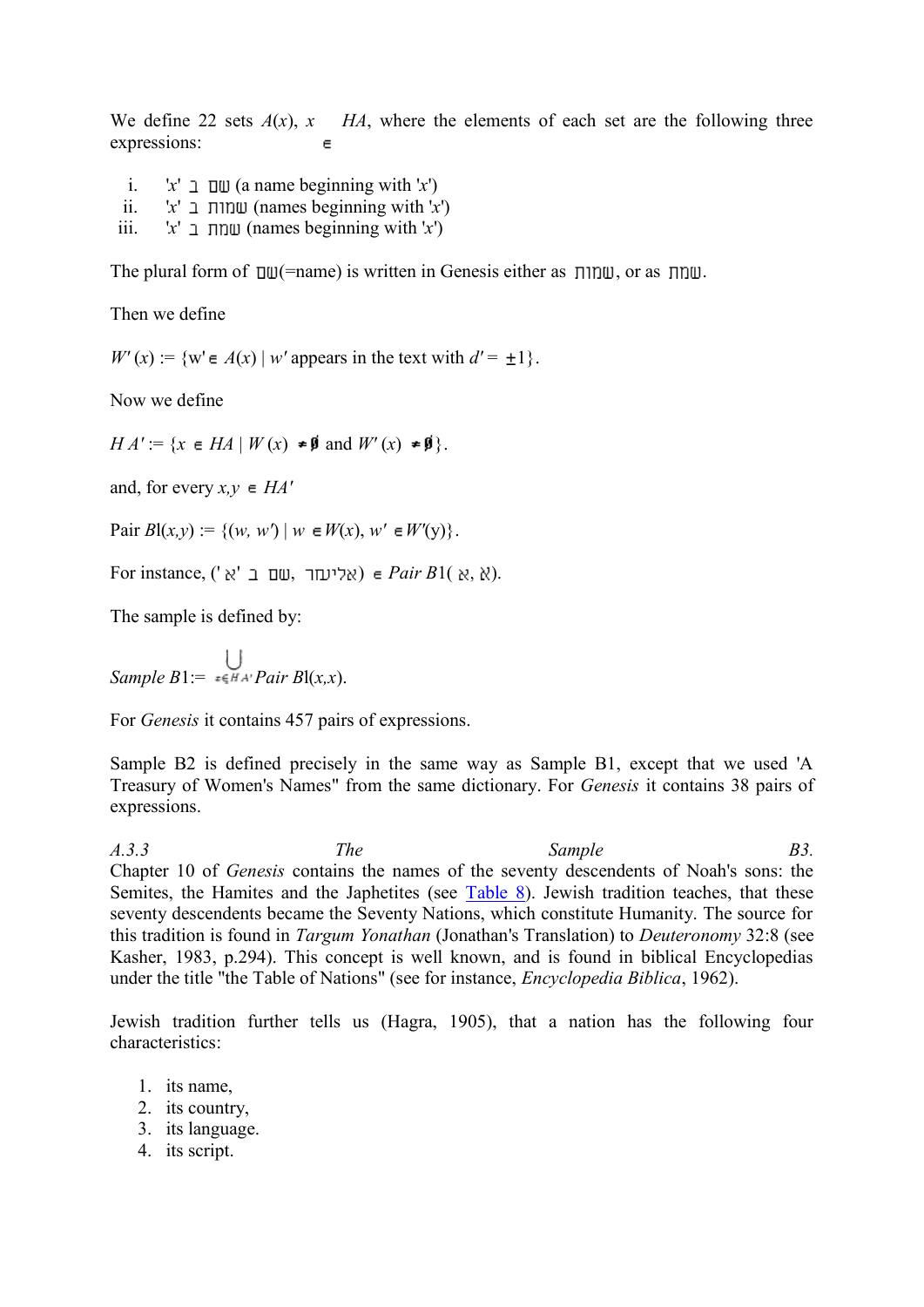Sample B3 is constructed on the basis of the "Table of Nations" using these four categories. Let us denote *TN*:= the Table of Nations

For every  $x \in TN$  we define below a set *List B3(x)* of expressions.

For every  $x, y \in TN$  we define

*Pair B*3(*x,y*) := { $(w,y)$  |  $w \in List B3(x)$  and  $w$  has from 5 to 8 letters }.

The resulting sample is:

*Sample B*3:=  $\bigcup_{\mathbf{p} \in \mathbf{T} \times \mathbf{P} \text{air } B3(x,x)}$ .

Now let us explain how *List B3*(*x*) is constructed. Take, for example, one of the names in the list-- (Canaan - item 18 in Table 8):

- 1. To express the fact that  $|U|$  is a name of a nation, we use the (Biblical) expressions (the *Nation* of Canaan) and (the *Canaanites*).
- 2. For the *Country* of Canaan there is the Biblical expression: ארץ כנען.
- 3. For the *Language* of Canaan there is the Biblical expression: .
- 4. For the *Script* of Canaan we do not have a Biblical expression like , but it is a Biblical formation.

In the course of history names of nations and countries changed. In certain cases, the Jewish tradition, as expressed by *Targum Yonathan* to *Genesis* , gives the new names for the nations and countries under consideration. We add these new names to the corresponding categories (1) and (2). Thus, for example, the new name for Javan (item 4 in Table 8) is (Macedonia), whereas for Canaan there are no new names.

The same procedure is applied to each name from the Table of Nations. For every  $x \in TN$  List B3 (*x*) consists of the following expressions:

- $\alpha$  ' $\alpha$ ' (the nation of *x*), ' $\alpha$ ' (the people of *x*), NewNationName(*x*);
- 2. '*x*  $\forall$  ' (the country of *x*), NewCountryName(*x*);
- 3. 'x  $\Box$  The language of x);
- 4. ' $x \in \text{Int } f(x)$ .' (the script of  $x$ ).

In Table 8 for every name  $x \in TN$  the corresponding List B3(*x*) is given.

*Remark 1*. The expressions '*x*  $\Box$ ', '*x*  $\Box$ ' and '*x*  $\Box$ ' were chosen for categories (1), (2) and (3) because at least for some  $x \in TN$  they appear as Biblical expressions (see the above example of Canaan). For category (4) we used  $x \perp y$ ; although it does not appear for any  $x \in TN$ , it is the only Biblical formation suitable for this category.

 $$ lingustic formations should be used; therefore we use these expressions if, at least, their singular form ' $-x'$  appears in the Hebrew Bible. For instance, for  $\pi$  (item 1) we do not take גמרים, since the expression גמרי does not appear in the Hebrew Bible; so we cannot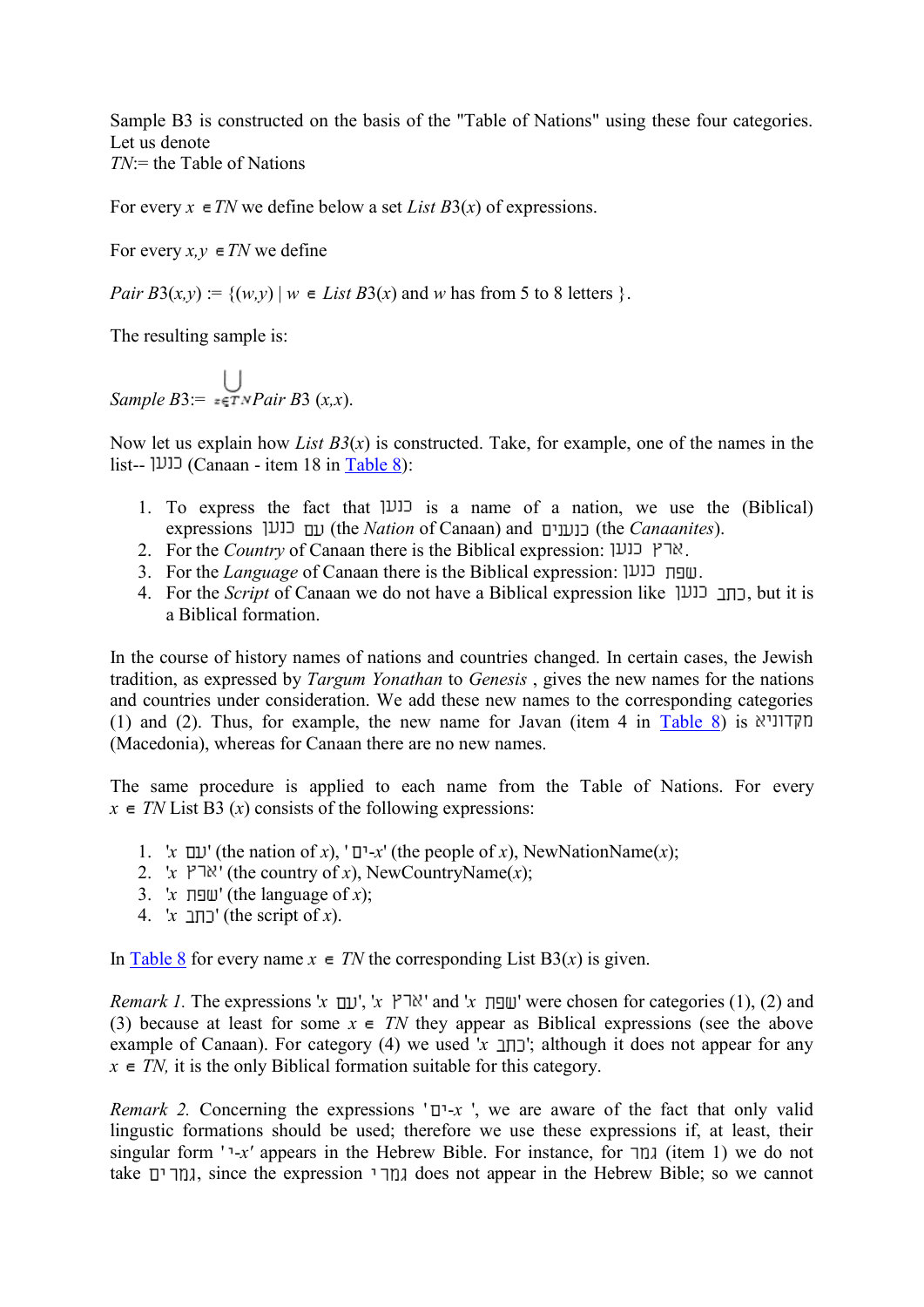know whether it has any meaning at all. The check was done using Even-Shoshan's *New Concordance of the Bible* (Even-Shoshan, 1981).

*Remark 3.* In Talmudic Literature we find various new names for nations and countries, and we cannot decide in favor of one against the other. We preferred to use a single source. The Aramaic translation of *Genesis* that gives the largest number of such new names is *Targum Yonathan*. We used *Targum Yonathan* as printed in *Torah Shelemah* (Kasher, 1929) (with *Torah Shelemah*'s corrections according to the Ginzburger manuscript and others).

*Targum Yonathan* identifies the new name for the country for items 1 to 15, 17, and 19 to 23 in Table 8; and the new name for the nation for items 24 to 33, and 41 to 44.

*Targum Yonathan* is a translation into Aramaic. We need the identification of the names, but we do not intend to check whether the Aramaic appears non-randomly as ELS's. Thus, where the Hebrew formation exists, we used it alone.

*Remark 4.* Here, as in Witztum *et al*. (1994), we used the grammatical orthogrophy - *ktiv dikduki.*

## **A.4 The Permutations.**

Here we define the permuted samples for B1, B2 and B3.

*A.4.1 Samples B1 and B2.*

Let  $\pi$  be a permutation on the set *HA'*. Then we define the permuted sample

$$
Sample B1(\pi) := \bigcup_{x \in HA'} \text{Pair } B1(x, \pi(x)).
$$

The set *HA'* consists of 12 elements, thus there are 12! different permutations. To calculate significance levels, we chose 999,999 random permutations  $\pi$  as described in Section A.7.

For Sample B2 we proceed similarly.

*A.4.2 Sample B3.*

For a permutation  $\pi$  on the set *TN* we define the permuted sample

$$
Sample B3(\pi) := \bigcup_{x \in TNPair B3(x, \pi(x))} Sample B3(\pi(x, \pi(x)))
$$

The set *TN* consists of 68 different elements (the names  $\aleph$ ווילה appear twice), thus there are 68! different permutations. To calculate significance levels, we first chose 999,999 random permutations  $\pi$  as described in Section A.6. Then we did a new measurement which 999,999,999 random permutations, only for statistic *P*<sub>2</sub>.

**A.5 The Text.**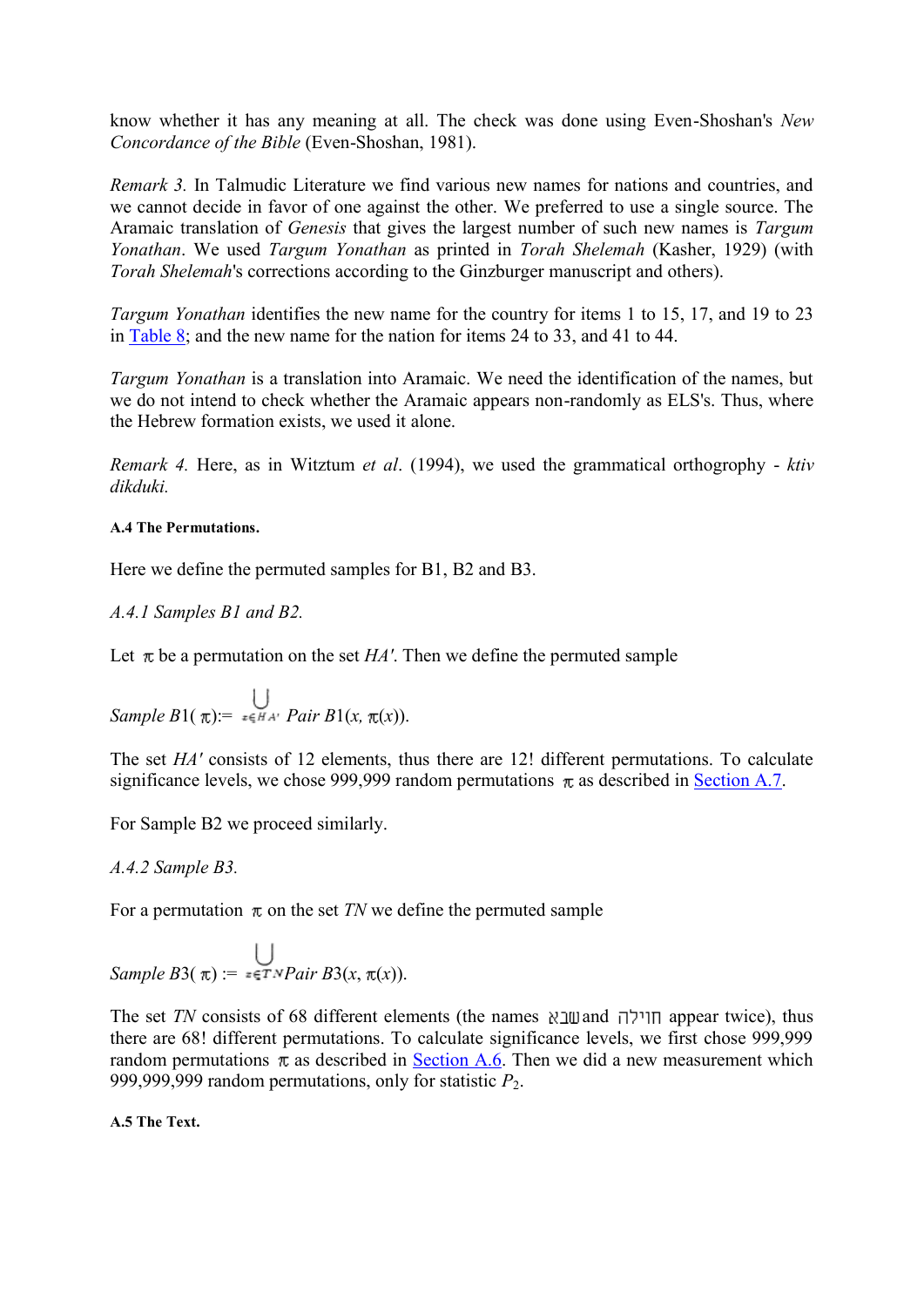We used the standard, generally accepted text of Genesis known as the "Textus Receptus." One widely available edition is that of the Koren Publishing Company in Jerusalem. The Koren text is precisely the same as that used by us.

### **A.6 The Overall Proximity Measures**  $P_1$  **and**  $P_2$ **.**

Let *N* be the number of word pairs  $(w, w')$  in the sample for which the corrected distance  $c(w, w')$  is defined (see Section A.2 and A.3 above). Let *k be* the number of such word pairs  $(w, w')$  for which  $c(w, w') \leq 1/5$ . Define

$$
P_1 := \sum_{j=k}^N \binom{N}{j} \left(\frac{1}{5}\right)^j \left(\frac{4}{5}\right)^{N-j}
$$

To understand this definition, note that *if* the *c*(*w, w'*) were independent random variables that are uniformly distributed over [0,1], *then*  $P_1$  would be the probability that at least  $k$  out of  $N$  of them are  $\leq 0.2$ . However, we do *not* make or use any such assumptions about uniformity and independence. Thus  $P_1$ , though calibrated in probability terms, is simply an ordinal index that measures the number of word pairs in a given sample whose words are "pretty close" to each other (i.e.  $c(w, w') \leq 1/5$ ), taking into account the size of the whole sample. It enables us to compare the overall proximity of the word pairs in different samples; specifically, in the samples arising from the different permutations  $\pi$ .

The statistic  $P_1$  ignores all distances  $c(w, w')$  greater than 0.2, and gives equal weight to all distances less than 0.2. For a measure that is sensitive to the actual size of the distances, we calculate the product  $\prod c(w, w')$  over all word pairs  $(w, w')$  in the sample. We then define

$$
P_2 := F^N \left( \prod c(w, w') \right),
$$

with *N* as above, and

$$
F^{N}(X) := X(1 - \ln X) + \frac{(-\ln X)^{2}}{2!} + \dots + \frac{(-\ln X)^{N-1}}{(N-1)!}.
$$

To understand this definition, note first that if  $x_1, x_2, ..., x_N$  are independent random variables that are uniformly distributed over [O, 1], then the distribution of their product  $X := x_1, x_2...x_N$ is given by Prob $(X \le X_0) = F^N(X_0)$ ; this follows from (3.5) in Feller (1966), since the -ln  $x_i$  are distributed exponentially, and  $-\ln X = \sum_i (-\ln x_i)$ . The intuition for  $P_2$  is then analogous to that for  $P_1$ : If the  $c(w, w')$  were independent random variables that are uniformly distributed over [0,1], *then*  $P_2$  would be the probability that the product  $\prod c(w, w')$  is as small as it is, or smaller. But as before, we do not use any such uniformity, or independence assumptions. Like  $P_1$ , the statistic  $P_2$  is calibrated in probability terms; but rather than thinking of it as a probability, one should think of it simply as an ordinal index that enables us to compare the proximity of the words in word pairs arising from different permutations.

### **A.7 The Randomizations.**

The 999,999 random permutations for the three tests were chosen in accordance with Algorithm *P* of Knuth (Knuth: 1969, page 125). The pseudorandom generator required as input to this algorithm was that provided by Turbo-Pascal 5.0 of Borland Inter Inc. We used the same seed as in Witztum *et al.* (1994): 01001 10000 10011 11100 00101 00111 11.